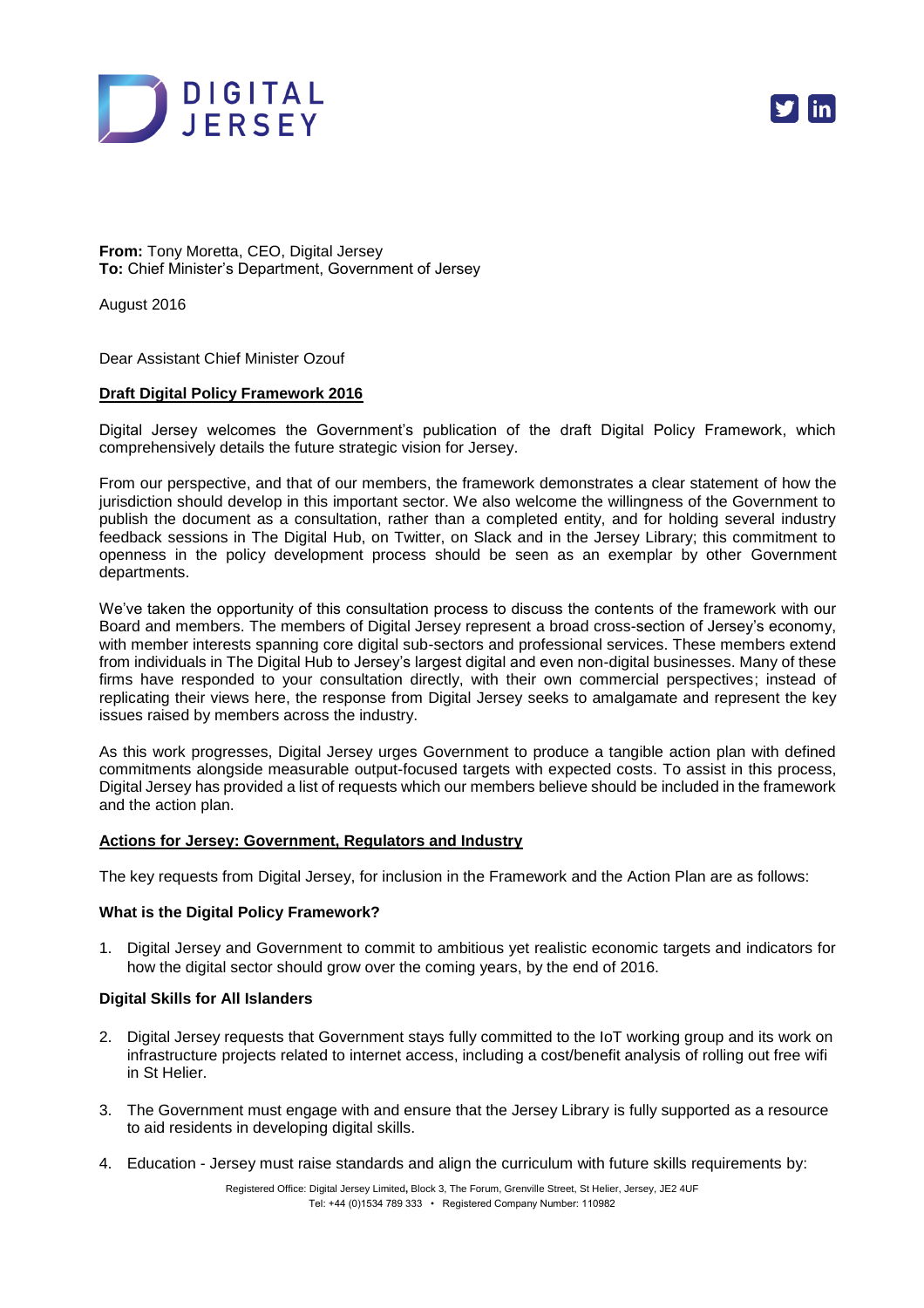

- a. Development of an Education Business Partnership programme
- 
- b. Reshaping of Highlands' offering in ICT<br>c. The Education Department building a strategy for the development of post-secondary education c. The Education Department building a strategy for the development of post-secondary education
- d. Consider if GCSE ICT or equivalent should be compulsory as this could drive an improvement in digital skills generally as well as feed into further education
- e. Assign a digital leader in every school
- f. Implement recommendations made in the upcoming Aspire 2be report.
- g. Progress the introduction of a permissions system modelled on the UK's Tier 4 visa structure
- h. Government should review the Think Differently report to ensure that the Recommendations have been implemented fully
- 5. Government must encourage local talent to return to the jurisdiction
	- a. The Education department should give more consideration to financial schemes aimed at retaining and attracting local digital talent.
- 6. Targeted migration Digital Jersey believes that Government should continue to support Digital Jersey throughout the Business Licensing pilot and look to extend the scheme if appropriate.

# **Resilient Digital Infrastructure**

- 7. Government should take a long term view on digital infrastructure, which is part of the forthcoming island plan, including support for the adoption of 5G roll out as and when appropriate. Government should work with telecoms partners to ascertain whether Jersey should be one of the first testbeds in the world for 5G.
- 8. Government completes Innovation Review Recommendation 20, which states that "Government should consult with businesses to ascertain which regulations are viewed as the major barriers to enterprise and undertake to reform or remove these, subject to a cost/benefit analysis."
- 9. Government needs a robust technology plan for the hospital. This should include undertaking a cost benefit analysis for including an Innovation Lab in the planned new hospital.
- 10. Digital Jersey requests that all Government departments follow the good practice shown by HSSD by building relationships with industry, via Digital Jersey, to ensure they can deliver digital Government services that the island deserves.

# **Government Digital Transformation**

- 11. Government should inform data subjects of the type of data that is being collected, the time it will be stored and for what specific purposes this data is collected, in order to help build trust.
- 12. Government should educate people about the benefits of their data being shared across Government so that it does not become a barrier to the future implementation of eGov.
- 13. Government should appoint Digital Champions in each department, who will ensure that Departmental Digital Strategies are developed and implemented.

# **A Diverse and Innovative Digital Economy**

14. Digital Jersey would like Government to consider reallocating the remaining funds within the Jersey Innovation Fund towards a Match Funding and Risk Investment Stimulus proposal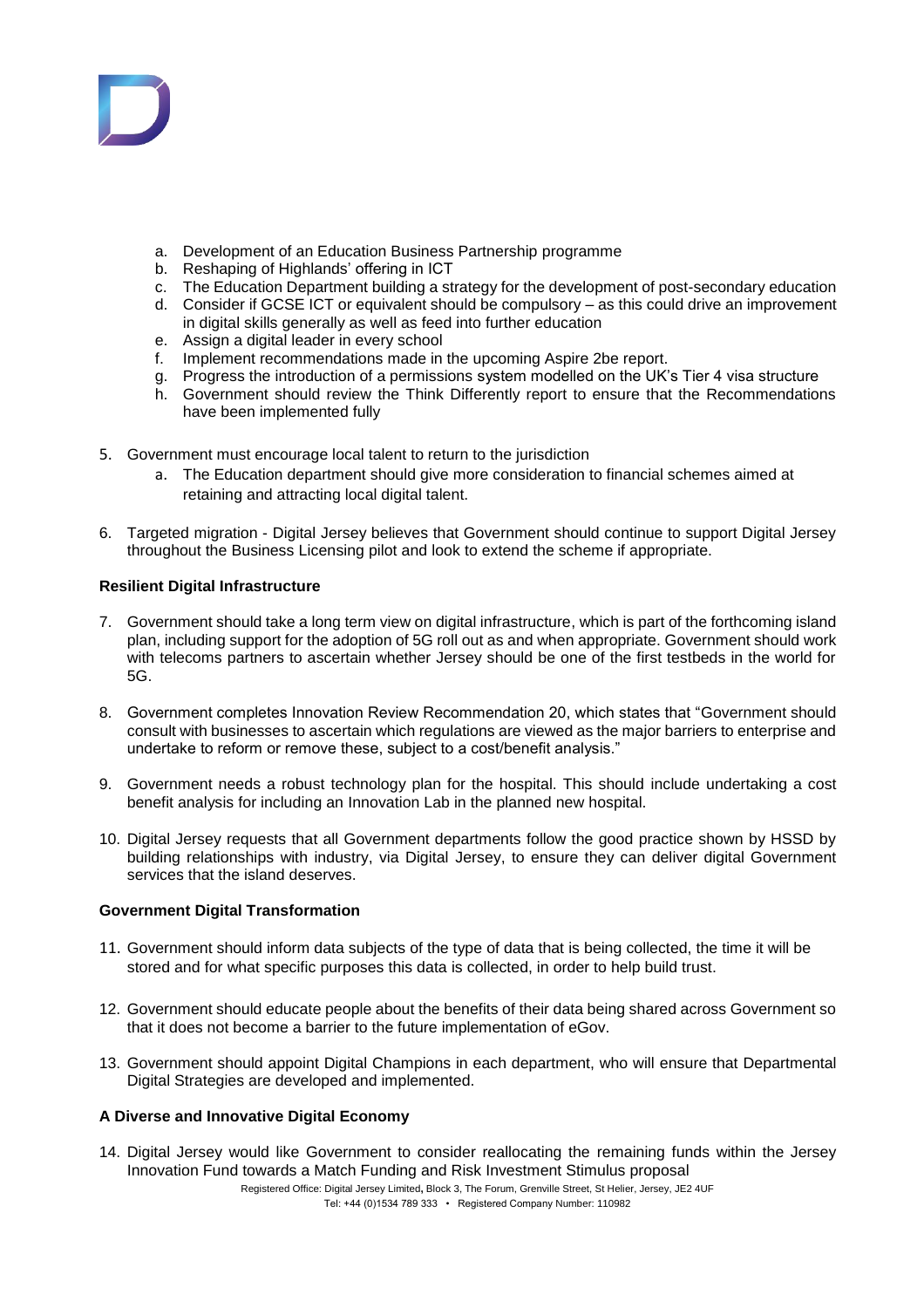

- 15. Procurement improvements can be made to ensure that more local firms have the best opportunity to supply their services to Government:
	- a. Procurement Strategy needs to have a dedicated section instructing Departments to review local suppliers when it comes to a Digital procurement.
	- b. Public Sector Procurement should encourage joint ventures between local and off-island firms.
	- c. The weighting given to localness in the Procurement process should be increased.
	- d. The eGov project should prioritise enhancing the Open Data initiative. This will develop the local digital industry, allowing it to become more mature and be positioned where it is more likely to win public sector contracts.
- 16. Government should encourage effective regular steering groups bringing together Government, Regulators and Industry representatives, to discuss all matters raised in this framework. In parallel, Government need to coordinate more effectively how the jurisdiction is proactively marketing itself for inward investment from digital firms looking to relocate to Jersey.
- 17. Digital Jersey recommends that a set of measurable Innovation KPIs are defined and monitored on an annual basis in order to track progress. The Statistics Unit should also undertake an annual publication detailing changes in the digital economy. Recommended KPIs have been included in this consultation.

## **A Favourable Environment for Emerging Technologies**

18. Government should review the R&D incentive environment in Jersey, to ensure it is effectively encouraging digital businesses to invest in their own development.

# **A Responsive Regulatory Environment**

- 19. Digital Jersey would like to challenge the JFSC to create a regulatory sandbox, which achieves similar objectives to the FCA's sandbox, however is proportional in size and scope for the jurisdiction.
- 20. Digital Jersey should work with Government to have a simple infographic created that sets out the current system for IP in Jersey.

# **A Robust Cyber Security Framework**

21. Digital Jersey requests that in the development of its cyber security strategy, Government takes into account the points raised in the JFSC's letter to CEOs and considers this approach to cover higher risk businesses in Jersey, regardless of their sector.

# **A Secure and Effective Data Protection Framework**

22. Government should meet the requirements of the forthcoming EU General Data Protection Regulation, as well as the new EU Data Protection Directive and include Digital Jersey in this workstream as it develops over the coming months.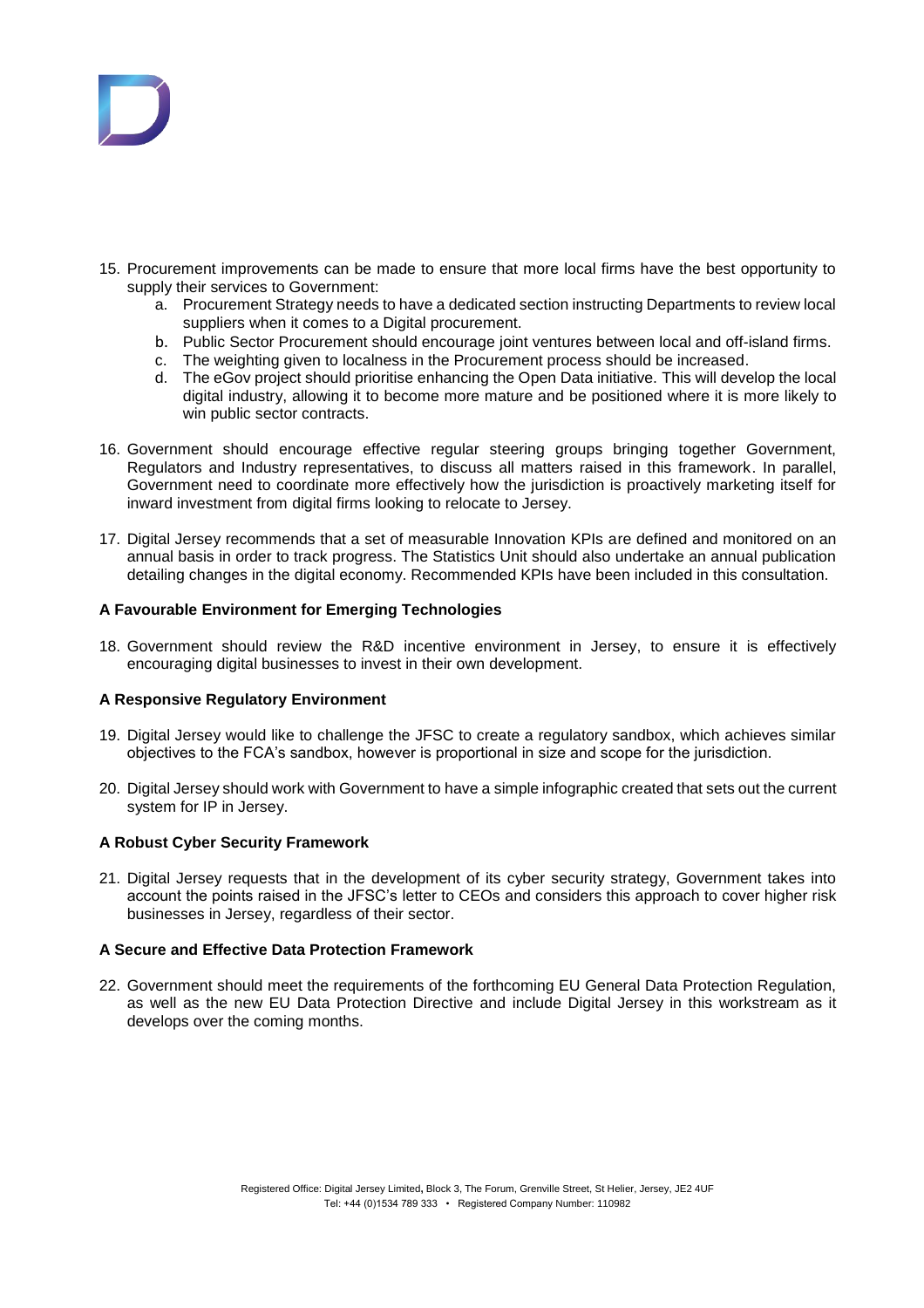

The following document looks to elaborate on these points and to answer the specific questions raised in your consultation, where Digital Jersey believes an industry response is most useful. We look forward to working closely with Government, regulators and the other delivery bodies in the coming months and years on its implementation.

Kind regards

Tony Moretta CEO, Digital Jersey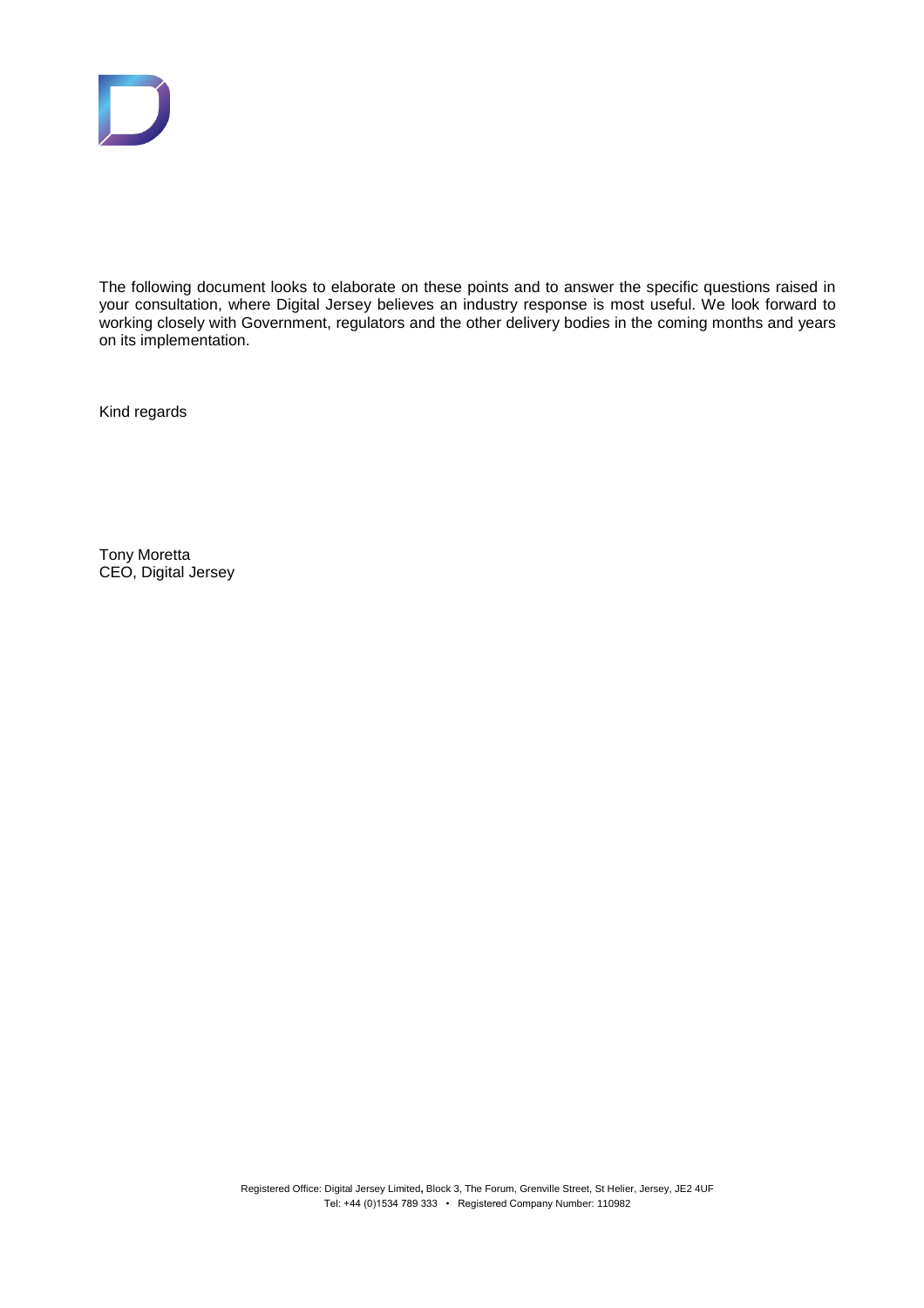

# **Consultation Response**

# **What is the Digital Policy Framework?**

*Action: Digital Jersey and Government to commit to ambitious yet realistic economic targets and indicators*  for how the digital sector should grow over the coming years, by the end of 2016.

Digital Jersey and our members agree with the high-level purpose of the Digital Policy Framework (page6). In addition, the subsequent text outlining the strategy for an Efficient Government, Diverse Economy and a Connected Society, are suitably articulated and reflect the core components of a well-rounded digital economy.

Digital Jersey members would like to see greater priority given to the Government's economic ambition for the digital sector. Furthermore, that this vision should be developed to provide a sense of scale, tangible targets and Government commitment (financial and other) in this area.

To achieve this, Digital Jersey would like to work with Government to calculate and commit to ambitious yet realistic economic targets and indicators for how the digital sector should grow over the coming years. These overarching targets should be published before the end of 2016, they will likely focus on GVA and employment targets, and include complimentary indicators for innovation.

## **Digital Skills for All Islanders**

**1 In terms of upskilling Jersey's existing workforce to use digital technology, how much responsibility do you think lies with government and how much with the private sector in Jersey? Please give details.** 

For several connected and cross cutting reasons outlined below, it is important that for the immediate future, Government continues to fund Digital Skills training for the existing workforce in Jersey. At present, this is primarily delivered through Digital Jersey.

The importance and need for Government to fund digital skills training is as follows:

- **The Digital Jersey "opportunity analysis" report conducted by KPMG** states that in order to excel "Jersey needs to develop its environmental prerequisites at the right maturity level." This includes ensuring "relevant digital skills are being developed and retained locally."
- **There is a lack of local graduates returning to Jersey with tech skills** Digital Jersey has estimated that an average of only 14 graduates with computer technology related degrees will be working in Jersey 5 years on from graduation. This figure is derived by combined data from an FOI request on [returnee graduates](https://www.gov.je/Government/Pages/StatesReports.aspx?ReportID=1982) and data from the Higher Education Statistics Agency on degrees studied by students' country of origin. From this data we can say that 56% of graduates that undertook their degree on-island or abroad will be working in Jersey 5 years after graduating (based on the average of those graduating between 2006 and 2010), and that of the average year group only 25 undergraduate students will graduate from mathematics, computer science or engineering and technology-related degrees. This constraint of skills is particularly harmful to the growth of the digital industries as subject specific graduates are essential to enable tech businesses to innovate at the same speed as technology.
- **Digital businesses in Jersey are struggling to find suitably skilled staff** Research among digital businesses in Jersey, undertaken last year by 4Insight on behalf of Digital Jersey, found a clear consensus with regards to difficulties in employing staff for digital companies/roles, 'The main reason given was, the relative small size of the labour market and associated tech talent. This is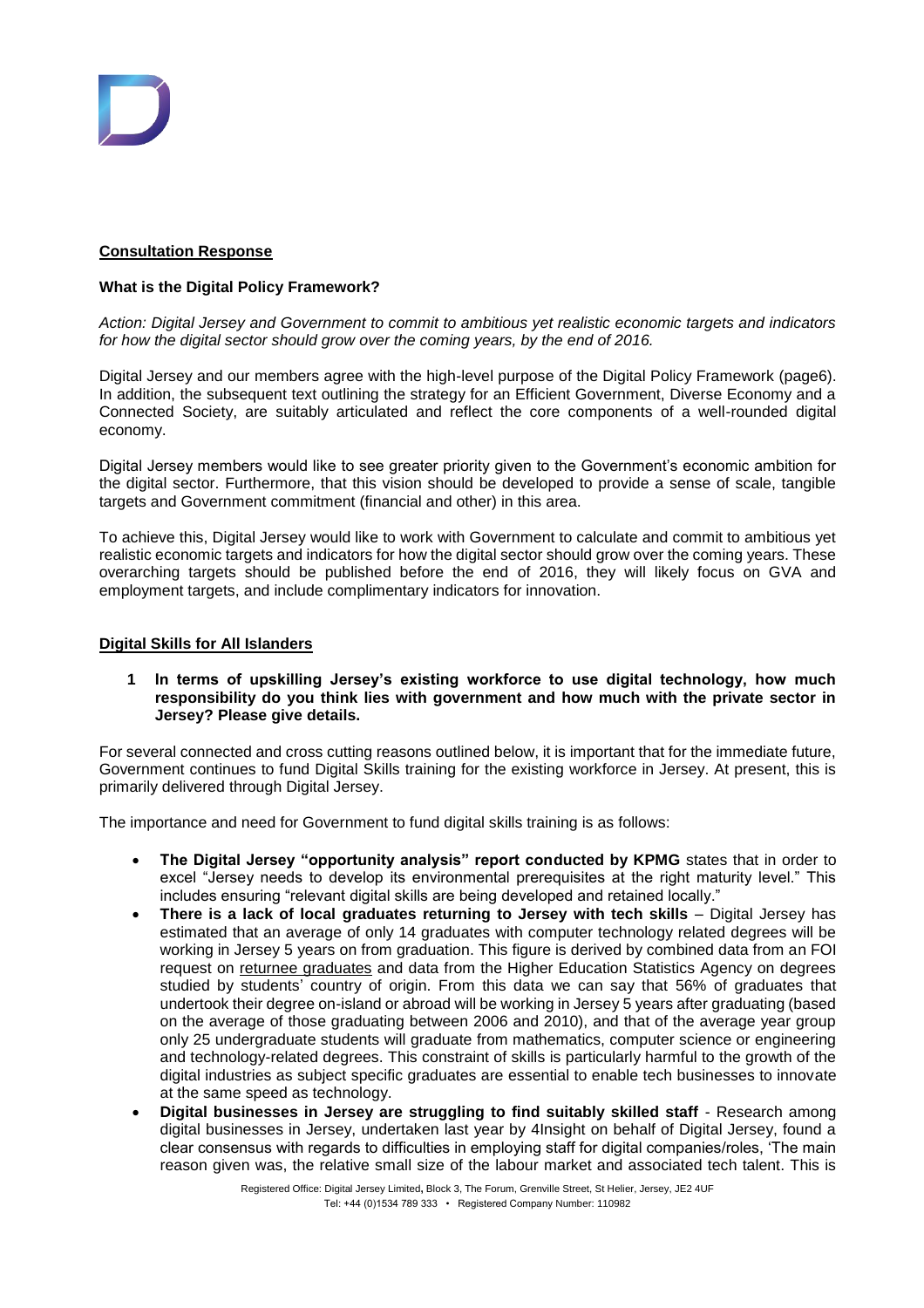

exacerbated by non-returnee graduates and the absence of on island training opportunities in computer science and other digital skills.'

- Likewise, the survey also concluded that 'Jersey's digital growth may be being hampered by the small pool of digital skills talent available. 51% of respondents said the current skill supply is off track in meeting local needs and this is exacerbated by incoming firms competing with local companies. The majority of these companies end up outsourcing to meet the shortfall in digital skills and this results in money/tax revenue going offiisland and being lost from the economy. All of the companies said they would need to employ more people in the next three years, totalling 450 staff for the 43 respondent companies.
- **There is a lack of digital courses being provided in Jersey** No degree level qualifications are taught on island in Science, Technology, Engineering and Mathematics (STEM) based subjects. The closest example is an 'IT for Business' course at UCJ, however this is a business supportive course, which is a different skill set to the development and theory based learning courses, which the industry informs Digital Jersey are favoured by digital firms.
- **Digital Skills Courses reduce our reliance on importing skills from overseas or outsourcing jobs overseas** - The nature of the digital industries means that tech employers have a particular reliance on the skills, ingenuity, and creativity of their staff. Locally this dependency is particularly challenging for digital firms given the relative small size of the labour market and associated tech talent. This is exacerbated by non-returnee graduates and the absence of on-island training opportunities in computer science, as mentioned above. Without increasing on-island opportunities to undertake tech related training, the supply of tech talent will continue to be exceeded by demand. Survey evidence, collected from digital businesses in Jersey undertaken last year by 4Insight on behalf of Digital Jersey, shows that subsequently this increases the trend to employ staff abroad, or to outsource activities, or recruit international talent (e.g. over reliance on imported talent), and that this will likely accelerate in line with industry growth.
- **Digital skills allow individuals to access higher value jobs -** From previous experience of those enrolled on the Digital Skills Courses, the opportunity has allowed individuals to gain access to higher skilled and better paid jobs. Of those enrolled on the Digital Jersey Coding course, 13 have directly secured employment in the digital economy and 11 have enhanced their CPD. These individuals are now using their tech skills to benefit local businesses and in turn potentially further enhancing the direct economic impact beyond the upskilling of individual people.
- These individuals mentioned would not have been able to save the necessary funds to take a private coding course, as similar courses cost in the region of £7,000-£10,000 such as the [Makers Academy](http://www.makersacademy.com/)  [in London](http://www.makersacademy.com/) or [General Assembly in New York](https://generalassemb.ly/london) - please note, as mentioned above, there is a lack of Digital courses being provided in Jersey, so local comparisons are not available.
- Almost all of the attendees were "entitled" residents, which it can be reasonably claimed makes it more likely to ensure that their skillset will remain in Jersey and may be used to train others in the same business.
- Three relevant examples are included below:
	- o Example 1: Three attendees of the Digital Jersey Coding Course already had their own businesses as graphic designers; they applied to the Digital Jersey Coding Course as their customers were demanding a broader digital skillset including the building of websites and digital design work. The Coding course has enabled them to stay relevant in their industry and has resulted in increased revenue for their businesses.
	- $\circ$  Example 2: A graduate of the first coding course was delivering room service and working in a fish and chip shop prior to taking the course. Following the course, he was employed by the local tech firm Calligo, then promoted after a year and a half and is leading a team of three.
	- Registered Office: Digital Jersey Limited**,** Block 3, The Forum, Grenville Street, St Helier, Jersey, JE2 4UF o Example 3: The local tech firm Codentia has taken on three of the Coding Course graduates. The course was essential for the firm as no private firm was providing the necessary training and the lack of skills available would have resulted in a large time/money investment to train one member of staff to a suitable level. The additional benefit in this example is that the firm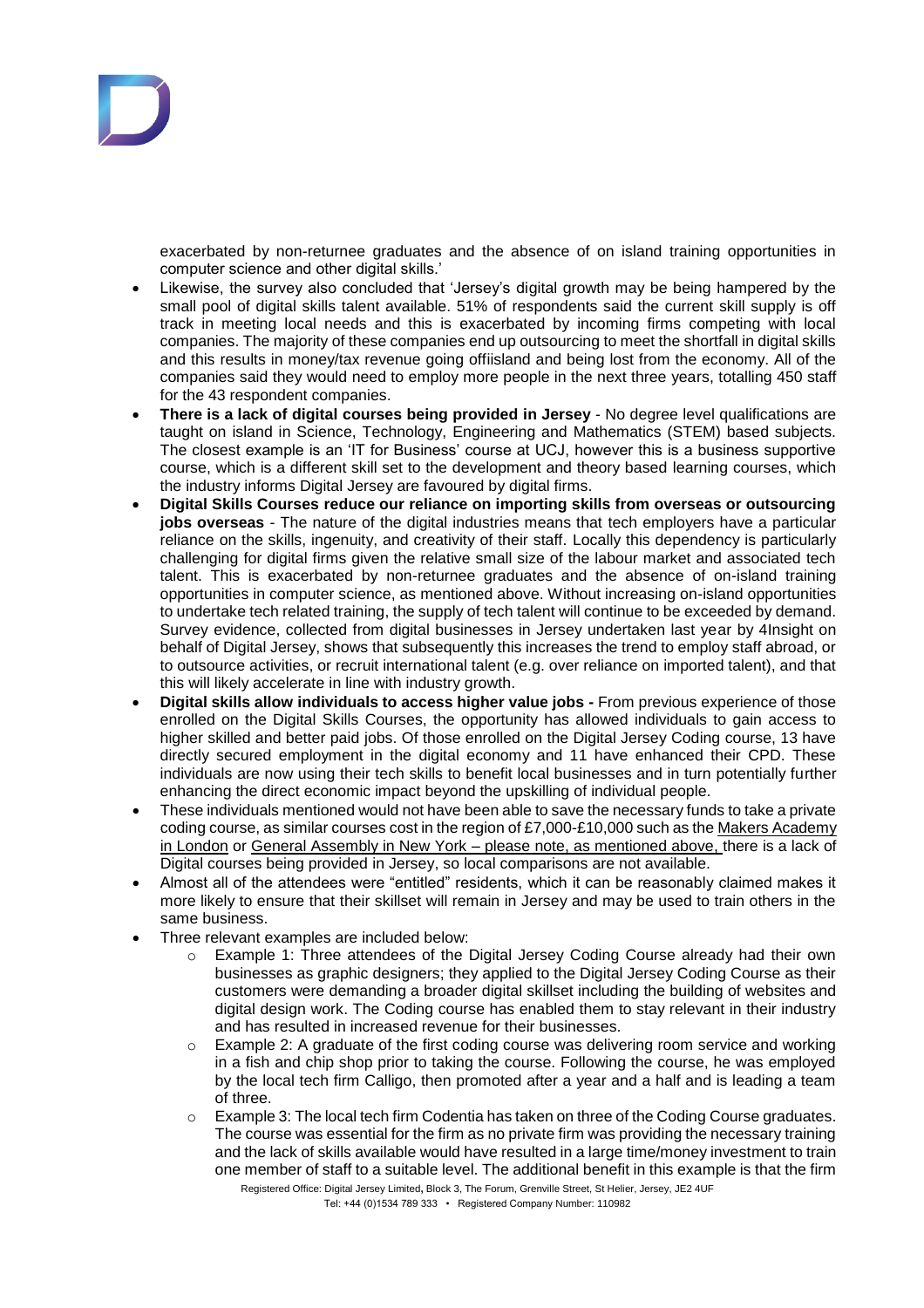

decided to recruit three already trained individuals, rather than pay for the upskilling of one. Codentia's turnover has increased by 40% in recent years, and having skilled staff would have played a contributing factor in that success.

- **There is a proven track record of the public sector providing digital skills training through Digital Hubs, which in turn helps to grow the Digital sector.** In many local economies, the public sector has typically played host to digital skills zones and co-working spaces, often in conjunction with local universities. Examples include: [Bristol city council](http://www.engine-shed.co.uk/events/) and university, Manchester City [Council,](http://www.thesharpproject.co.uk/) and [Brighton City Council](https://www.digitalcatapultcentre.org.uk/local-centre/brighton/) and university. These Hubs typically feature co-working space, skills zones, access to mentors and the other combination of offerings to the digital sector that enable Hubs to work. Having skills, co-working etc. all in one place facilitates interactions between members of the digital community that are drawn to the Hub for different purposes. The growth of digital firms in and around Digital Hubs has in turn drawn private investment into supporting industries, such as scale-up office space, cafés, and consultancy.
- **The link between Digital Skills with higher value jobs and productivity:** The CBI (a large UK trade association representing the voice of industry) note that those equipped with the knowledge and tools to engage with digital technologies earn a higher wage, reflecting their greater productivity. CBI, *[Engineering](http://news.cbi.org.uk/business-issues/education-and-skills/engineering-our-future/) our future – stepping up the urgency on STEM* (March 2014); Tech Partnership [\(DIG0040\)](http://data.parliament.uk/writtenevidence/committeeevidence.svc/evidencedocument/science-and-technology-committee/digital-skills/written/26496.pdf) para 3.1.
- Tech City UK (a large UK trade association representing the tech industry) calculate that the average advertised salary in digital roles is just under £50,000, which is 36% higher than the UK national average [37](http://www.publications.parliament.uk/pa/cm201617/cmselect/cmsctech/270/27005.htm#footnote-142-backlink) TechCity UK and Nesta, *Tech Nation 2016 - [transforming](http://www.techcityuk.com/wp-content/uploads/2016/02/Tech-Nation-2016_FINAL-ONLINE-1.pdf) UK industries* (February 2016).
- **A UK Government Select Committee's report into the Digital Skills Crisis -** The UK House of Commons Select Committee for Science and Technology, published a report in June 2016 into the Digital Skills Crisis in the UK, available [here.](http://www.publications.parliament.uk/pa/cm201617/cmselect/cmsctech/270/27002.htm) It states: "To address immediate gaps [in the availability of digital skills in the work place], the Government should put in place coherent strategies to address the shortage of skills of particular strategic importance to the UK economy—including cybersecurity, big data, the Internet of Things, **mobile technology** and e-commerce—and how these capabilities should be introduced in workforce training."
- The Tinder Foundation reported that already almost 90% of new jobs require digital skills, with 72% of employers stating that they are unwilling to interview candidates who do not have basic IT skills. [40](http://www.publications.parliament.uk/pa/cm201617/cmselect/cmsctech/270/27005.htm#footnote-139-backlink) Tinder Foundation, *A Leading Digital Nation by 2020: [Calculating](https://www.tinderfoundation.org/sites/default/files/research-publications/a_leading_digital_nation_by_2020_0.pdf) the cost of delivering [online](https://www.tinderfoundation.org/sites/default/files/research-publications/a_leading_digital_nation_by_2020_0.pdf) skills for all* (February 2014)
- Research in the Netherlands has shown that employees lose nearly 8% of productive time due to poor IT resources or inadequate digital skills. CBI, *[Engineering](http://news.cbi.org.uk/business-issues/education-and-skills/engineering-our-future/) our future – stepping up the [urgency](http://news.cbi.org.uk/business-issues/education-and-skills/engineering-our-future/) on STEM* (March 2014); Tech Partnership [\(DIG0040\)](http://data.parliament.uk/writtenevidence/committeeevidence.svc/evidencedocument/science-and-technology-committee/digital-skills/written/26496.pdf) para 3.1
- **Investment in skills has spill-over benefits into the wider economy -** In 2012 The UK Department for Business conducted a [review](https://www.gov.uk/government/uploads/system/uploads/attachment_data/file/34671/12-1243-review-wider-benefits-of-adult-learning.pdf) into the wider benefits of adult learning. Part of this study looked into the attitudes and behaviours of those attending adult learning courses; it states that after controlling for other determinants and fixed effects, participation in formal and informal adult learning courses is associated with the following attitudes:
	- o A desire to find a better job.
	- $\circ$  An increased likelihood of reporting improved financial expectations for the following year.
	- o An increase in the perception of the importance of having a good job.
	- $\circ$  Informal learning may also be associated with a reduction in people agreeing with traditional roles for men and women.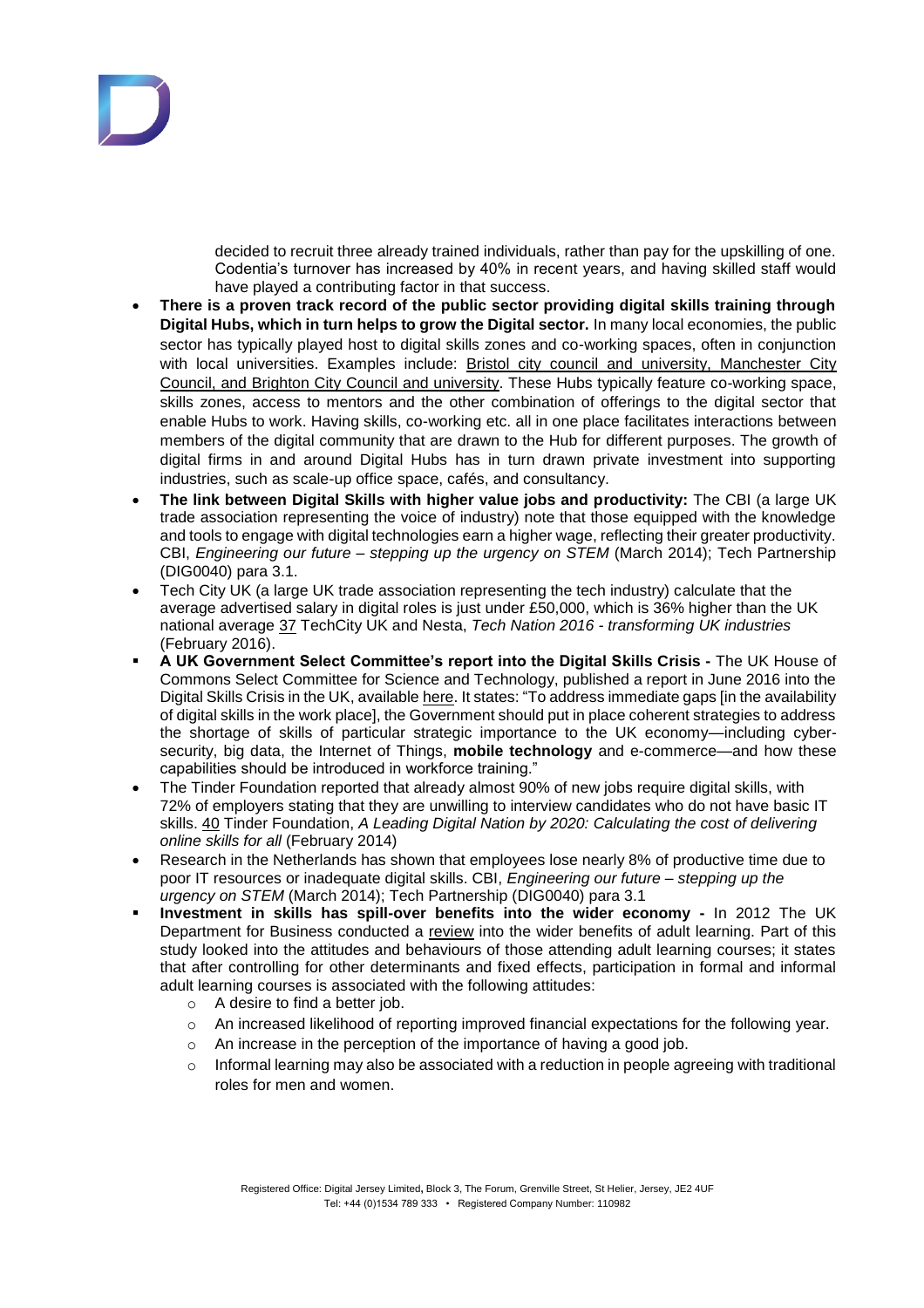

## **2 What do you think government could do to ensure everyone in Jersey has the means to access the internet? Please give details.**

*Action: Digital Jersey requests that Government stays fully committed to the IoT working group and its work on infrastructure projects related to internet access, including a cost/benefit analysis of rolling out free wifi in St Helier.*

*Action: The Government must engage with and ensure that the Jersey Library is fully supported as a resource to support residents in developing digital skills.*

Ensuring islanders and visitors alike have connectivity is key to our ongoing efforts to establish Jersey as a testbed for emerging technologies. Digital Jersey's Internet of Things (IoT) working group is considering a number of work streams covering infrastructure projects related to internet access, including a cost/benefit analysis of free Wi-Fi provision in St Helier.

Much discussion has taken place about the economic benefits of providing this service throughout St Helier. Anecdotal benefits include: the application of IoT technology, location based advertising for retailers and capturing data for analytics. However, no detailed work has taken place to fully ascertain the full scope, costings and expected return on investment of such a project; this work should be carried out by and a decision taken by Government, in conjunction with industry about what the next steps could be.

The Government must engage with and ensure that the Jersey Library is fully supported as a resource to aid residents in developing digital skills.

## **3 Do you think this section strikes the right balance between growing Jersey's domestic digital skills and attracting off-island talent to meet short term demand? Please give details.**

*Action: Education - Jersey must raise standards and align the curriculum with future skills requirements – as laid out below*

*Action: Returning local talent - the Education department to give more consideration to financial schemes aimed at retaining and attracting local digital talent.*

*Action: Targeting migration - Digital Jersey believes that Government should continue to support Digital Jersey throughout the Business Licensing pilot and looks to extend the scheme if appropriate.*

Yes, at a high level the emphasis on attracting the best and the brightest is well placed and articulated. As mentioned in question 1, there are a lack of local graduates returning to Jersey with tech skills, at the same time evidence shows that digital businesses in Jersey are struggling to find suitably skilled staff.Furthermore, as there is a lack of digital courses being provided on Jersey, it can be stated that there are a combination of problems in this area.

Digital Jersey suggests a variety of steps that can be taken in this area within Education, returning students and targeted migration:

**Education – Jersey must raise standards and align the curriculum with future skills requirements:**  Government should look to carry forward Recommendation 7 of the Innovation Review, which states that "The Education Department should work with businesses to create and implement an action plan to raise standards and align the curriculum with future skills requirements of innovative businesses, including problem solving, design STEM subjects and entrepreneurship."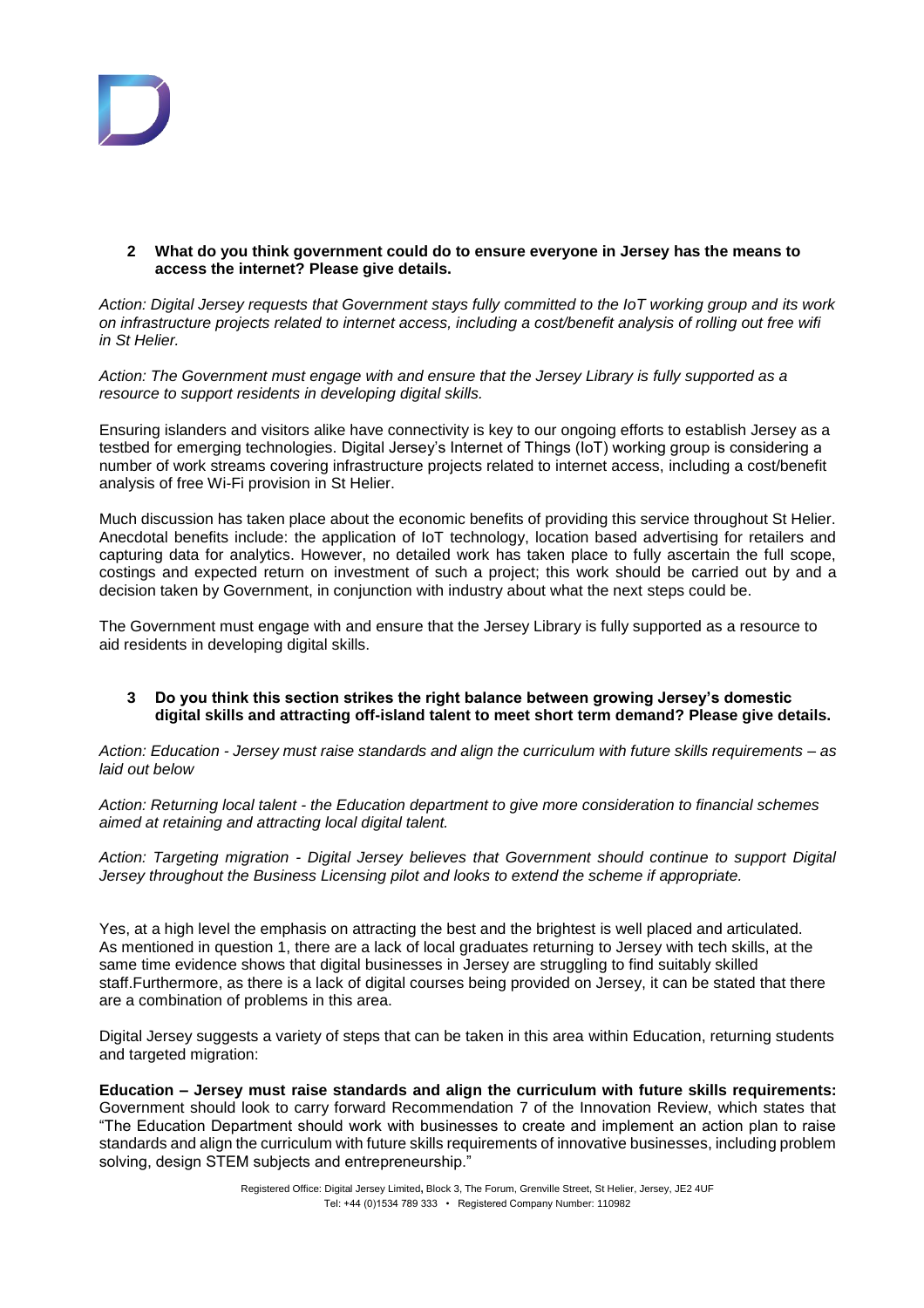

To enhance the jurisdiction's digital skills, Digital Jersey recommends that government undertake four key actions, in order to return the greatest value to Jersey.

- Development of a Business Education Partnership to act as a single point of contact between business and the education system (as currently stated in the Innovation Review action plan).
- Reshaping of Highlands, including making the curriculum more aligned with the requirements of the economy (as currently stated in the Innovation Review action plan). This should include an expansion in the range of ICT related courses. By encouraging students to study ICT courses at secondary school, Jersey will be encouraging more people into Further Education courses in this area.
- Working with the private and public sector both locally and internationally, the Education Department should develop a strategy for the development of post-secondary education on-island (higher education)**.** Special consideration should be given to research based STEM subject at or above level 6.
- Government should review and consider if GCSE ICT or equivalent should be compulsory as this could drive an improvement in digital skills generally as well as feed into further education.
- The education department should assign a digital leader in every school who is trained to a certified level. These digital leaders should have clear responsibilities and objectives.
- Government should implement recommendations made in the upcoming Aspire 2be Report.
- Government should progress the introduction of a Tier 4 permissions route modelled on the UK. Such a system would introduce controlled flexibility to the local labour market, fuelling crossjurisdiction knowledge transfer by encouraging in work placements (secondees) and international students. By aiding students from off-island to undertake their studies in Jersey, local further education providers (level 6) will gain the economies of scale to offer a greater variety of courses, particularly in STEM subjects, which in turn will benefit locals. This will go some way in compensation for the net-outflow of further education students abroad, and the notable absence of a local university and its associated research capabilities (typically harnessed by the private sector as a platform from which to innovate).
- Government should review the Think Differently report to ensure that the recommendations have been implemented fully.

**Government must encourage local talent to return to the jurisdiction:** Statistics for local talent returning to Jersey is available in question 1. Digital Jersey would like to challenge the Education department to give more consideration to financial schemes aimed at retaining and attracting local digital talent. For example, grants for students studying STEM subjects, with caveats that they return to Jersey within a certain time period upon graduating, else the money is repaid.

**Migration should be targeted to the highly skilled and those who will raise productivity for local digital businesses.** In response to the findings of The Innovation Review, Digital Jersey has agreed a 6-month pilot scheme to provide staffing permissions. The permissions will be issued to local businesses looking to fill technology and digital commercial roles where there is no one currently available locally. These permissions are targeted at roles that will contribute towards the growth and development of the local digital industry. Roles aligned with the key industry sectors as identified in the Digital Jersey business plan 2016 (fintech, Digital Health, Internet of Things, testbed opportunities) in particular will be given consideration. This pilot scheme is intended to support companies with strong potential to achieve productivity above the economy average or which offer significant wider benefits to Jersey.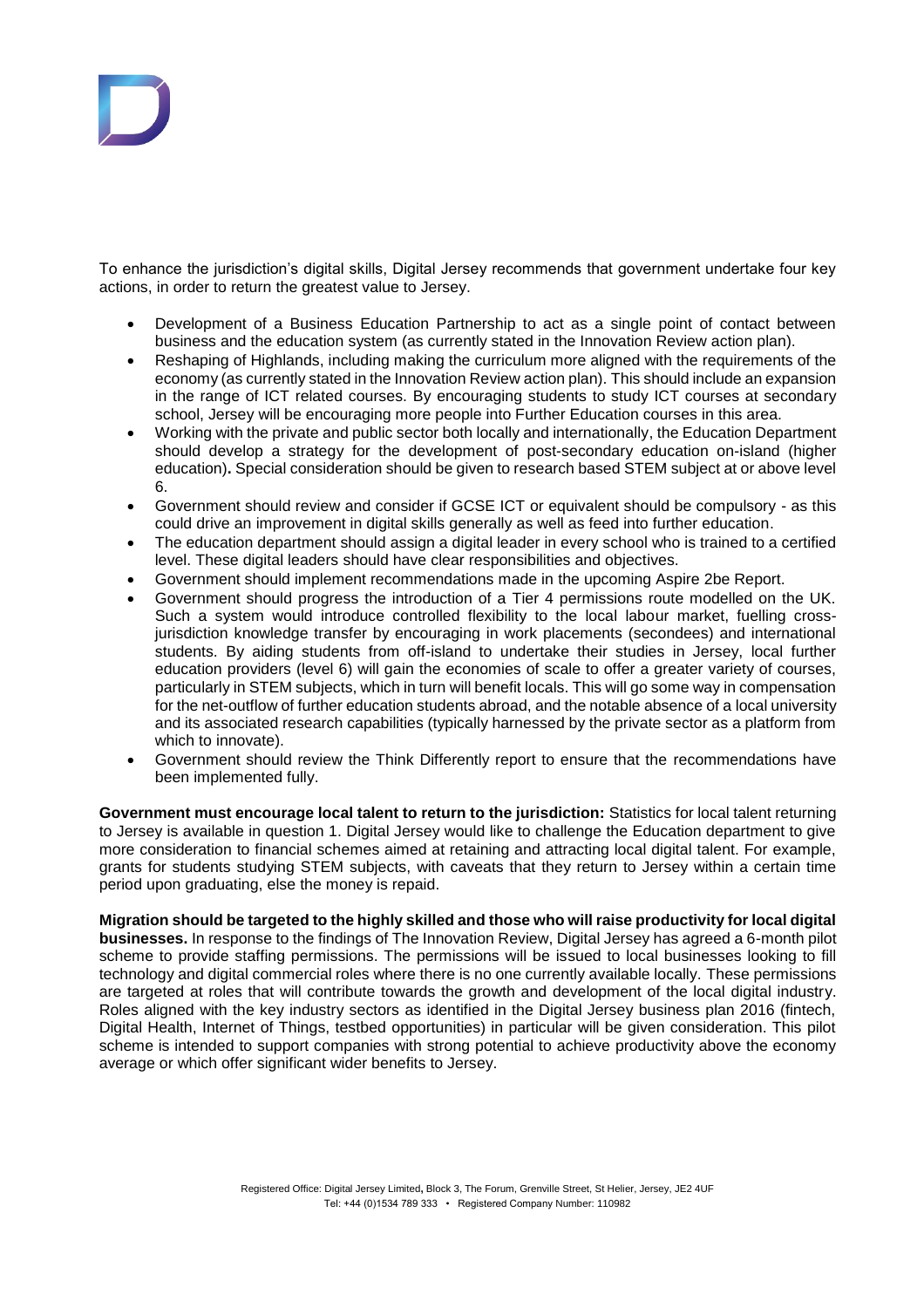

**4 Do you have any further comments that you would like to make to this strategic goal? Please give details.** 

None

## **Resilient Digital Infrastructure**

**5 Do you think that Jersey should commit to a universal service obligation for broadband access? If so, what do you think would be appropriate? Please give details?**

*Action: Government should take a long term view on digital infrastructure which is part of the forthcoming island plan - including support for the adoption of 5G role out as and when appropriate. Government should work with telecoms partners to ascertain whether Jersey should be one of the first testbeds in the world for 5G.*

Digital infrastructure is largely considered good, causing minimal barriers to growth for local digital businesses. Looking to the future, Government should take a long term view on digital infrastructure which is part of the forthcoming island plan. This should include support for the adoption of 5G role out as and when appropriate.

Jersey needs to grasp opportunities to be a global leader in areas where it can have a distinct advantage over other jurisdictions. Government should therefore work with telecoms partners to ascertain whether Jersey should be one of the first testbeds in the world for 5G.

## **6 Do you have any further comments that you would like to make on this strategic goal? Please give details.**

*Action: Government needs a robust technology plan for the hospital. This should include undertaking a cost benefit analysis for including an Innovation Lab in the planned new hospital.* 

*Action: Digital Jersey requests that all Government departments follow the good practice shown by HSSD by building relationships with industry, via Digital Jersey, to ensure they can deliver digital Government services that the island deserves.*

Communication to the industry about the expected scope and timetable for a telecoms strategy for Jersey, would be welcomed.

Challenges to overcome, listed in the framework, should include a functioning digital ID and a well-resourced Open Data platform. In progressing these initiatives, Government will directly be supporting Digital Jersey's efforts to deliver on its objective of using Jersey as a testbed location.

a. Digital Health Infrastructure

Digital Health should be considered an objective in achieving resilient digital infrastructure. Digital Health itself will play an increasing vital role in improving community care, and the planned new hospital offers a great opportunity to build on current success. One metric on which to measure Jersey's success in this area would be for the planned hospital to aspire to meet HIMMS Stage 7 standards. The globally recognised standard for measuring the digitalisation of health care provisions.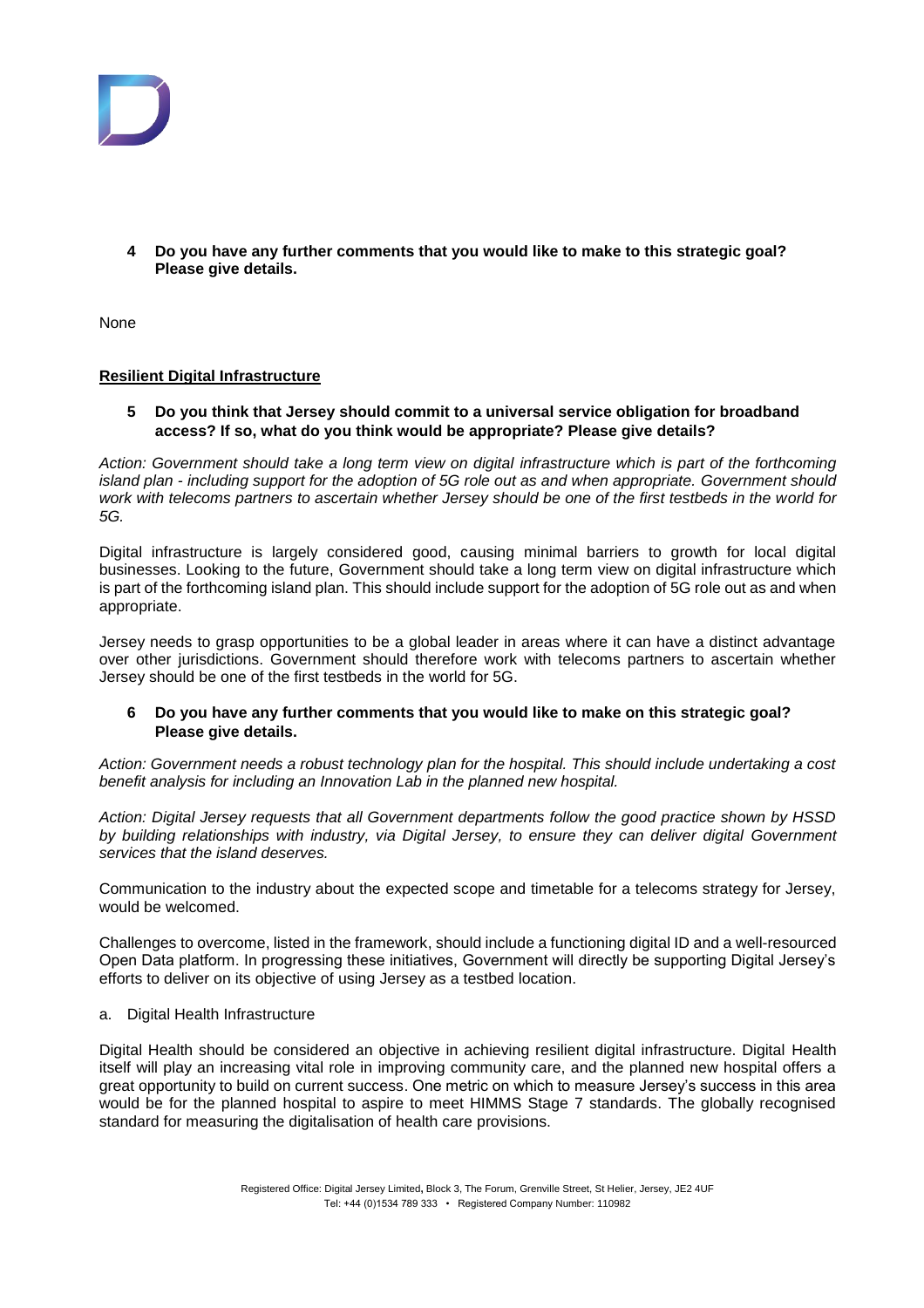

Digital Jersey would like to praise the work of the HSSD, Primary Care and the further bodies representing Public Sector Health, who have been working closely with industry, via Digital Jersey, to develop a health strategy for the jurisdiction. Digital Jersey requests all Government departments follow a similar example and build relationships with industry, via Digital Jersey, to ensure they can deliver digital Government services that the island deserves.

## **Government Digital Transformation**

**7. Can you identify any barriers that islanders may face in using government services when more of these are brought online? Give details.**

Implementing the Education plans outlined earlier in this response, will deliver a more digitally sophisticated jurisdiction and remove the barriers for residents using government services online.

**8. How do you think government could make Islanders more comfortable with the idea of government managing more of their data due to digital transformation of services? Give details.**

*Action: The Government should inform data subjects of the type of data that is being collected, the time it will be stored and for what specific purposes is this data collected, in order to help build trust.*

*Action: Government should educate people about the benefits of their data being shared across Government so that it does not become a barrier to the future implementation of eGov.*

The way in which data is collected, stored and protected, can make a significant difference in terms of the public's willingness to share data and also the quality of data that is being shared. It is important to inform the data subjects (such as patients in a Digital Health environment) of the type of data that is being collected, the time it will be stored and for what specific purposes is this data collected. During the collection process the data collectors must be able to address concerns around data privacy and security. Also, learning from previous NHS testbed experiment results, there must be a clear and consistent terminology used by every data collector in every place data is collected. For example, every doctor should explain the need for data gathering, in the same way in every clinic. It will be important to have a shared terminology ensuring common understanding between the specialists collecting the data and the technological specialists.

## **Educating citizens about the benefits of data use:**

Presently, the Government and Parishes hold public data in many different databases across Departments and Parish Halls. Several barriers (legal and other) prevent this information from being collated into a single source. A single source of information has a variety of benefits such as economies of scale, the ability to utilise the data for eGov purposes more effectively and the potential to allow private sector businesses to utilise data, within reason, to provide more effective public services. Digital Jersey would like the Government to begin to educate people about the benefits of their data being shared across Government so that it does not become a barrier to the future implementation of eGov.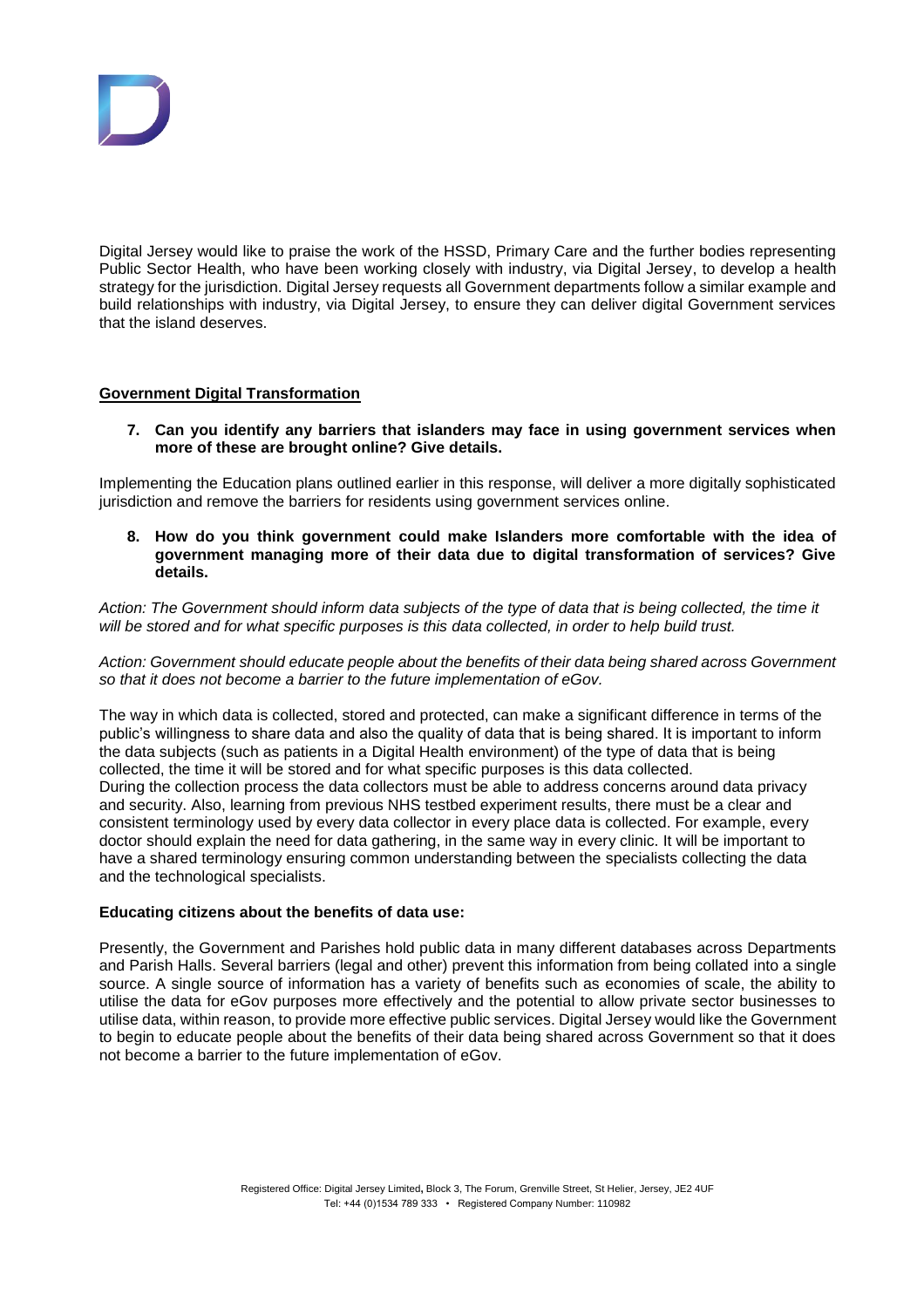

- **9. Can you identify any public sector services that you would particularly like to see moving online in the future? Give details.**
- **10. Do you have any further comments that you would like to make on this strategic goal? Give details.**

*Action: Government should appoint Digital Champions in each department, to ensure that Departmental Digital Strategies are developed and implemented.*

Digital Jersey believes that if this framework is to be a success, it must be championed across government and at all levels of seniority. Our members would like to see Departmental Digital Strategies established and led by nominated Digital Champions, to ensure that the ethos of this framework can be turned into a Pan-Governmental reality.

## **A Diverse and Innovative Digital Economy**

**11 Do you think this section strikes the right balance between nurturing existing local digital businesses, and attracting inward investment? Give details.**

*Action: Digital Jersey would like Government to consider reallocating the remaining funds within the Jersey Innovation Fund towards a Match Funding and Risk Investment Stimulus proposal, which are detailed below.* 

At the policy framework discussion at The Digital Hub, members felt strongly that this was one of the most important sections for their businesses. Attendees agreed that the framework's Action Plan should make commitments and have measurable output-focussed targets. Members also agreed that it will be very difficult to grow the tech sector without creating a favourable environment to immigration.

However, this section needs to be amended following the Government's recent statement placing a hold on further funding from the Jersey Innovation Fund. Digital Jersey would like Government to consider reallocating the remaining funds within the Jersey Innovation Fund towards a Match Funding and Risk Investment Stimulus proposal, which are detailed below.

Difficulties gaining access to early stage funding for innovative businesses is an issue recognised by both the Access to Finance study ("finance providers cited the level of risk as being too great") and Jersey Innovation Review ("Key Weakness: limited funding for early stage ideas" and Recommendation 1). Whilst the Jersey Innovation Fund (JIF) has provided support to a number of businesses, its remit and structure make it difficult to recommend support to those start-up enterprises which require "smart money" – i.e. handson angel/mentor reach combined with flexible, responsive equity funding.

Digital Jersey and Jersey Business have been working with a specialist private sector provider to consider a solution to this problem. We have been developing proposals to catalyse investment through a combination of match funding and risk investment stimulus. The proposal mirrors key elements of the highly successful UK SEIS arrangement but without the need for Government tax breaks.

**Match Funding -** The output of this work would be a private sector members club for individuals who are interested in supporting bright ideas arising in the local digital and non-digital sectors. The club (working title: "49North Club") is not a formal collective fund or similar vehicle but simply an information exchange so that supporter investors can assess those innovative start-ups which need assistance and funding (typically £5k- £50k) and individually decide if they want to get involved.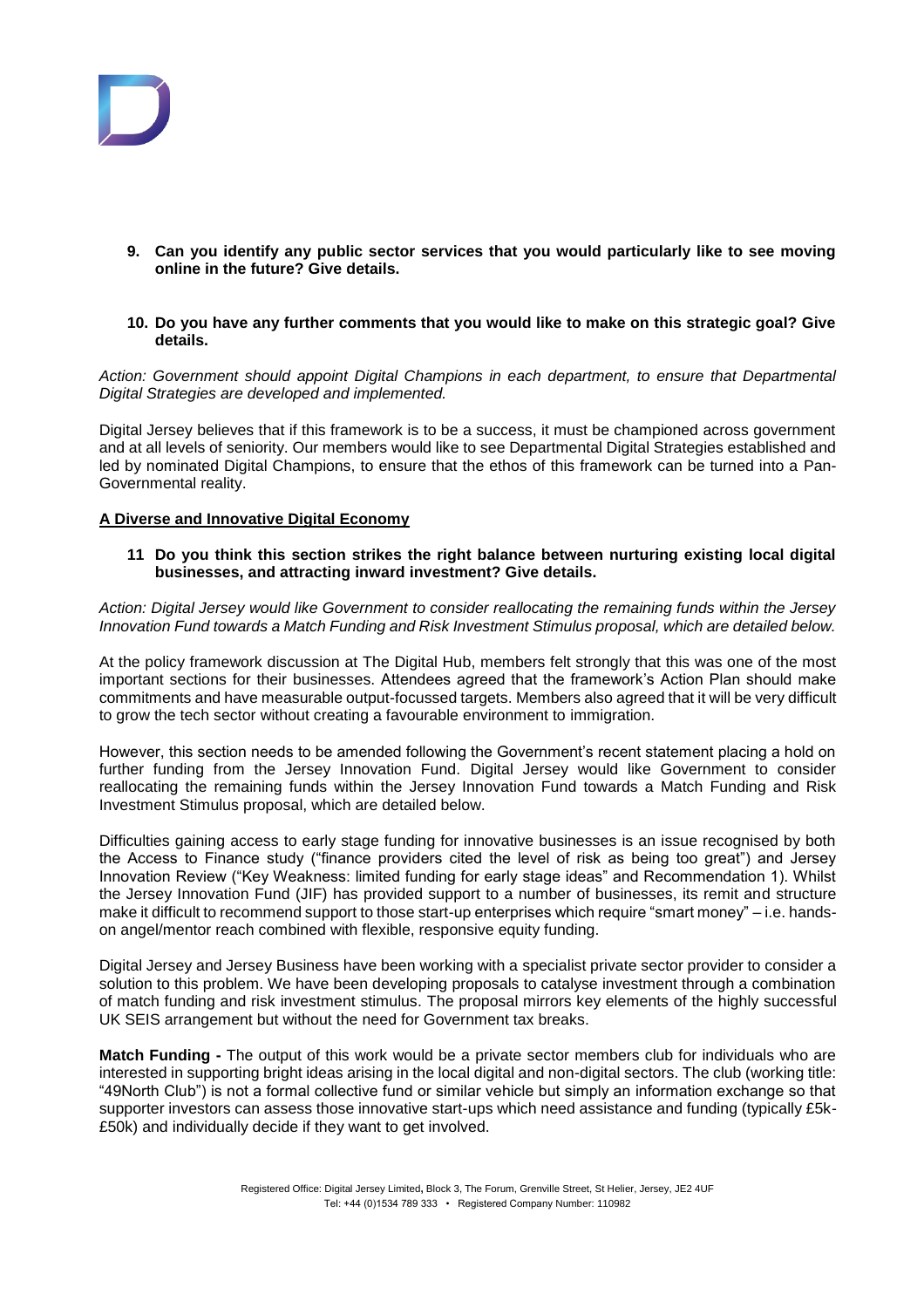**Risk Investment Stimulus -** Alongside a match funding scheme, which provides risk mitigation at the time of investment, a risk investment stimulus scheme would provide mitigation in the event of investment loss.

The need for funding support for local early stage innovative businesses is well known, as is the requirement to stimulate local private investors. The proposed match funding and risk investment stimulus schemeswould provide a means of encouraging and corralling local investment into target businesses and establishing local investment partnering as the norm rather than a fortuitous opportunity.

## **12 What do you think are Jersey's main selling points, and main barriers, for digital businesses looking to relocate? Give details.**

Digital Jersey commissioned KPMG in 2015 to undertake an Opportunity Analysis of how the jurisdiction could progress a digital industry.

The report identified the advantages of Jersey to digital businesses as follows:

- Ability to legislate and regulate locally appropriately and rapidly in response to needs
- Potentially agile and responsive to new ideas, compared to larger jurisdictions
- Great lifestyle and physical environment
- Typical western demographics
- Low and simple tax rates
- Proximity of key players

The Opportunity Analysis has also identified a number of barriers that may inhibit the development of the digital opportunities locally, as follows:

- Access to funding (in terms of seed capital, bank loans, grants, etc.)
- Access to local development centres (other than the ones already provided)
- Access to skills locally
- Local culture/acceptability for the Island
- Current legislation and regulation, particularly around the use of data and impressions of IP law
- Business model sustainability
- Connectivity requirements

## **13 What are the barriers to local businesses making better use of technology (e.g. ecommerce/digital marketing). Give details.**

# *Action: Government completes Innovation Review Recommendation 20*

There is a perception amongst Digital Jersey members that the amount of regulation involved in starting up and running a business is disproportionately large. Furthermore, the variety of bodies that need to be involved in this process, such as the JFSC, Social Security, Income Tax and so forth, has resulted in an inefficient system which takes much time to navigate.

To help address and alleviate any problems in this area, Digital Jersey request that the Government completes Innovation Review Recommendation 20, which states that "Government should consult with businesses to ascertain which regulations are viewed as the major barriers to enterprise and undertake to reform or remove these, subject to a cost/benefit analysis."

Specifically, Members have voiced concerns about the difficulty for non-residents in setting up a business in Jersey and Digital Jersey would like this to be factored into the response to Recommendation 20. Whilst a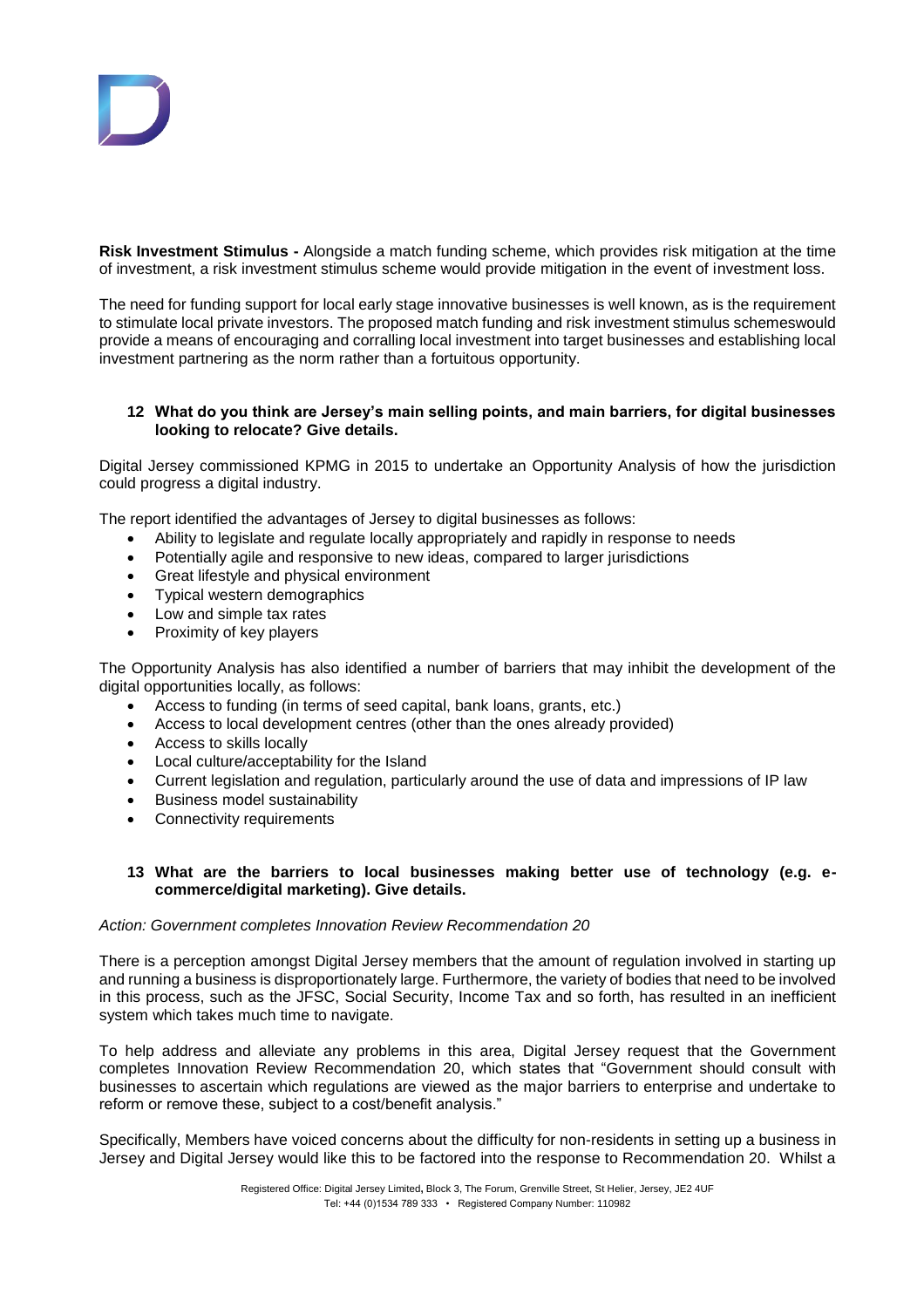Jersey resident can set up a company in their own name and obtain support from Jersey Business to better understand the processes required to meet the company obligations for Social Security, Income Tax, Employment consent, Data Protection, and JFSC permissions; a non-resident has no current support to understand the complex company formation processes.

If the potential company is part of a relocation of a High Net Worth Individual or a larger business looking to re-domicile, then they will be supported by Locate Jersey. However, for smaller businesses such as digital startups, there is no clear support network.

Currently a non-resident would need to contact a regulated Trust company for support in the company formation due to the local regulatory obligations regarding providing Registered Office, Company Secretarial and Directorship services. The costs incurred by going down this route are cost prohibitive for smaller startups.

In addition, the provision of banking services to start-ups, especially non-local startups are proving to be time consuming and challenging. In the instance of Blockchain related startups, there is no bank in Jersey that will currently provide basic banking services. This is a fundamental impediment to providing a 'one stop shop' that facilitates the marketing of Jersey as a suitable destination for technology startups.

# **14 Do you have any suggestions for how government procurement policy could do more to encourage growth in the local digital economy, without compromising on cost, quality and capability? Give details.**

*Action: Procurement improvements can be made to ensure that more local firms have the best opportunity to supply their services to Government – see details below*

Government places itself in an unavoidable invidious position when it comes to IT procurement. On the one hand Government needs to make clear movements towards encouraging growth in the local digital economy; whilst on the other hand, Government needs to ensure that it secures the best quality IT services that tax payers deserve within limited budgets.

Unfortunately, the reality is that in recent months this approach has not been working in the favour of local digital businesses. Several large public sector IT procurements, such as the eGov Design Authority, have been awarded to off-island suppliers, leaving a very negative impression with local suppliers that Government does not support local firms.

Digital Jersey believes that Government inherently supports local digital businesses, and that improvements can be made to ensure that more local firms have the best opportunity to supply their services to Government.

These improvements are as follows:

- 1. At a policy level, the soon to be published Procurement Strategy **must have** a dedicated section instructing Departments to review local suppliers when it comes to a Digital procurement. This should also be included in the Financial Directions, which govern the steps civil servants must take when conducting a procurement process.
- 2. Public Sector Procurement should encourage joint ventures (JV's) between local and off-island firms. This approach would allow local digital businesses who may not be sufficiently experienced or large enough to deliver an entire public sector contract by themselves, to partner with off-island expertise who can bring their expertise to the project. Digital Jersey believes that this approach may deliver better results than using off-island firms, as a local partner will provide beneficial local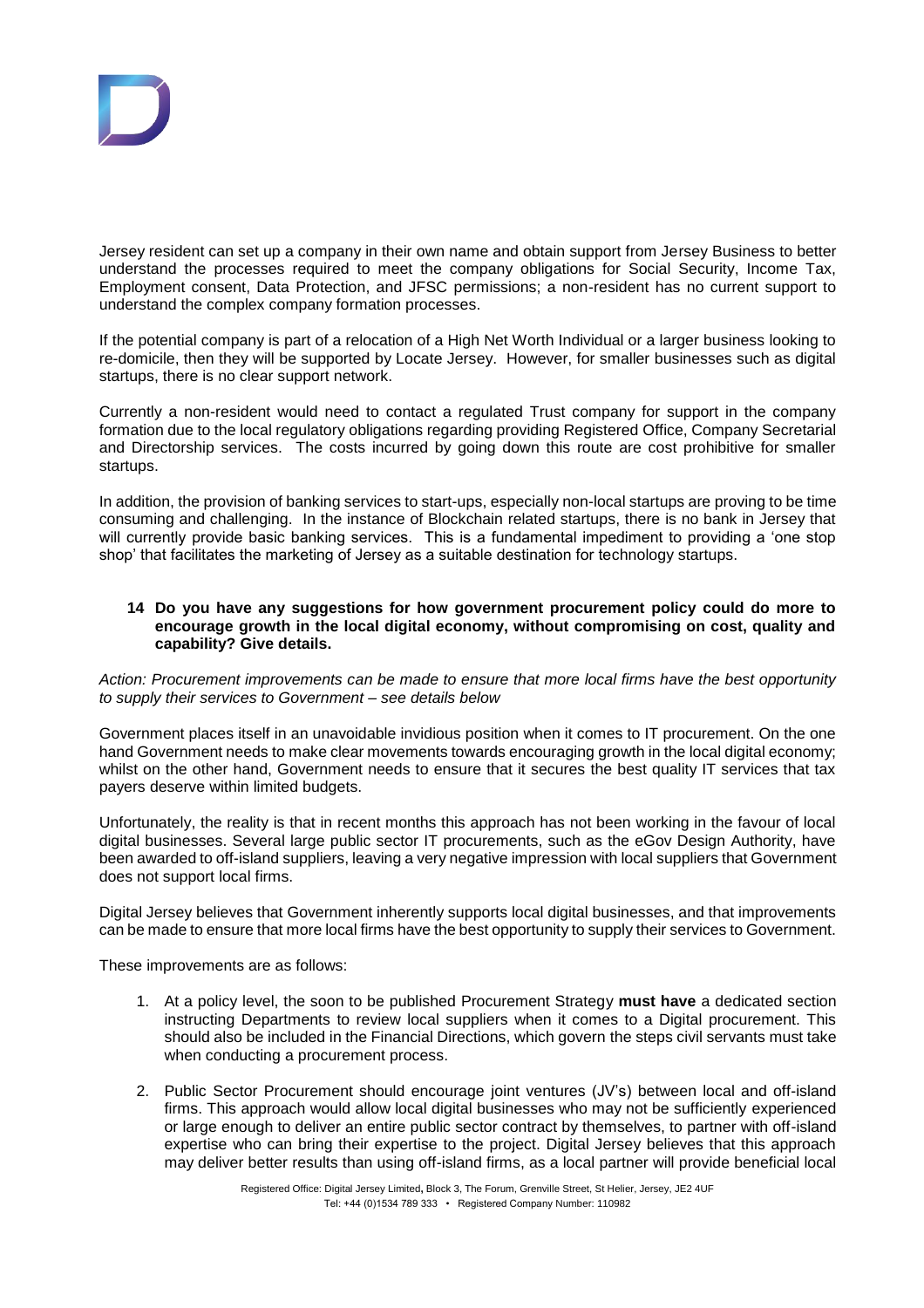

knowledge and context to a project. One suggestion for implementing this JV approach in practice, would be to grant longer procurement periods, or to give advanced noticed to local firms who wish to initiate process JV'ss in this way; the longer time period is required so that a suitable off-island partner can be located and the JV's agreed.

- 3. The weighting given to localness in the procurement process should be increased.
- 4. The eGov project should prioritise enhancing the Open Data initiative. As detailed elsewhere in our response, this initiative has the potential to stimulate the local tech sector and create new businesses, jobs and skills. This will develop the local digital industry, allowing it to become more mature and in a position where it is more likely to win public sector contracts.

## **15 Do you have any further comments that you would like to make on this strategic goal? Give details.**

*Action: Government should encourage effective regular steering groups bringing together Government, Regulators and Industry representatives, to discuss all matters raised in this framework. In parallel, Government need to coordinate more effectively how the jurisdiction is proactively marketing itself for inward investment from digital firms looking to relocate to Jersey.*

Since the publication of the Government's Financial Services Policy framework, the Government has been justifiably proud to talk about improvements in the relationships between the Government, Regulator (JFSC) and Industry (through Jersey Finance and other trade bodies).

Digital Jersey believes it would be advantageous to replicate this symbiotic relationship for the digital industry. At a high level, this would allow the industry bodies who have interests in the digital sector (such as Digital Jersey, Jersey Finance, Locate Jersey, Jersey Business and so forth), to regularly communicate requests and developments with the Government (Chief Minister's Department, Economic Development, Tourism Sport and Culture, eGov and so forth), and also with the regulators (JFSC, OIC, CICRA) as appropriate.

In parallel, Government need to coordinate more effectively how the jurisdiction is proactively marketing itself for inward investment from digital firms looking to relocate to Jersey. This should be led by Locate Jersey, with close involvement of all industry bodies who have interests in the digital sector.

As referenced earlier in this response, Government departments need to develop better relationships with the local private sector. This relationship has been effectively demonstrated recently with the Health Department.

# **Tracking the Innovative Economy**

*Action: Digital Jersey recommends that a set of measurable Innovation KPIs are defined and monitored on an annual basis in order to track progress. The Statistics Unit should also undertake an annual publication detailing changes in the Digital Economy.*

In order to strive for a diverse and innovative digital economy, Government must define what good outcomes should look like. To help achieve this, Digital Jersey recommends that a set of measurable KPIs are defined and monitored on an annual basis in order to track progress.

Digital Jersey also recommends that the Statistics Unit undertake an annual publication detailing changes in the Innovative Economy. This to inform policy on Jersey's innovative eco-system and act as a performance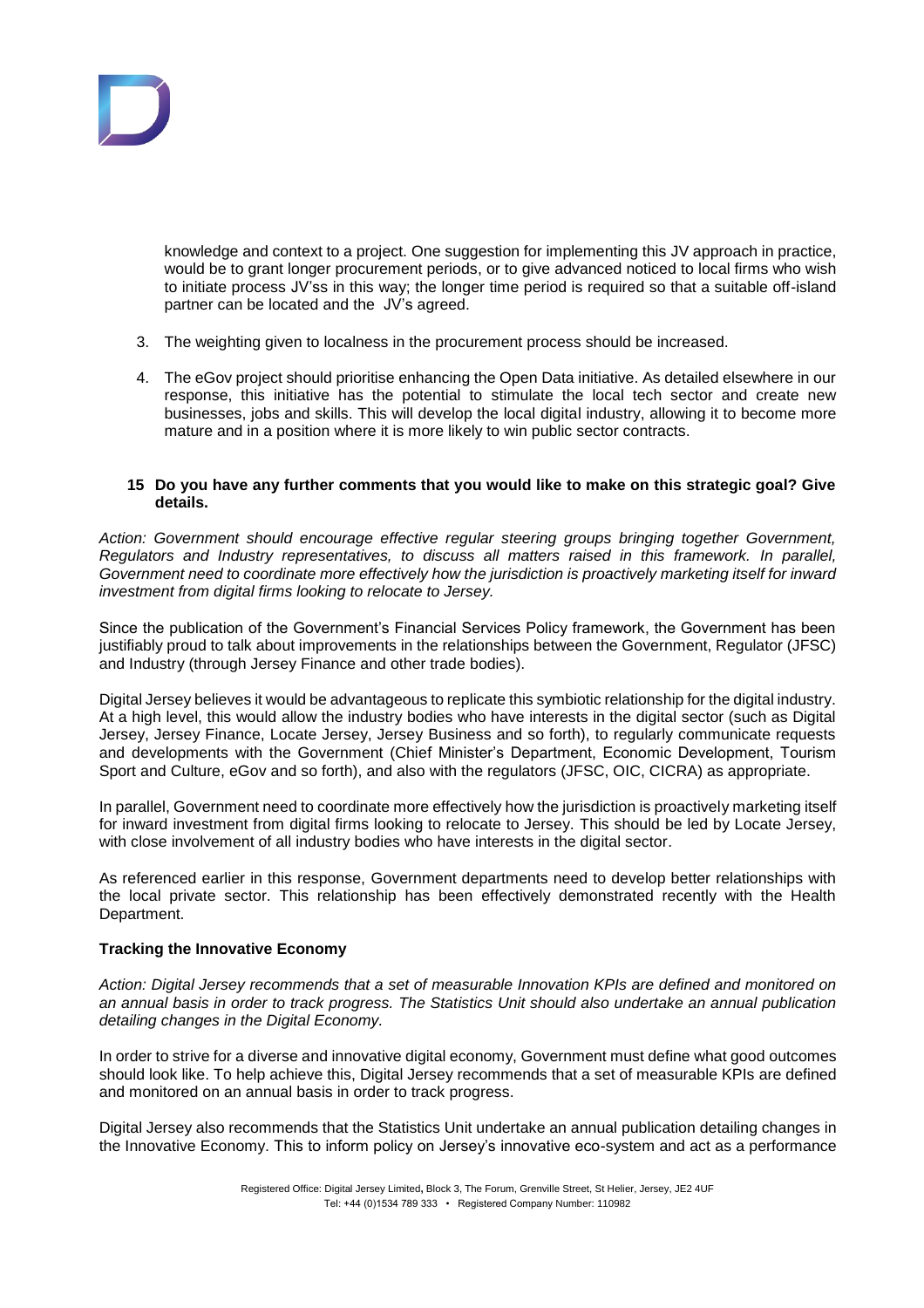

measure for government bodies such as Locate Jersey, Jersey Business and Digital Jersey. Key metrics easily available include:

- Creation and importing of new Digital Businesses
- 
- Start-ups per 1,000 of population between 16-64 *(by sector)*
- Number of students in level 6 or above training on-island
- % share of students undertaking STEAM training on-island *(level 6 or above)*
- Percentage employment deemed to be in highly innovative companies
- Public investment in R&D as share of GVA
- % of jobs in local digital businesses *(as defined by ONS)*
- High tech services and high tech manufacture employment *(SIC classification)*
- OECD comparison

#### **A Favourable Environment for Emerging Technologies**

**16 What role does government and/or Digital Jersey have, and what steps should they take, in keeping track of developments in emerging technology areas? Please give details.** 

Digital Jersey believes that by working with Government, Regulator and the Industry, Jersey can strategically:

- a. Build a fintech industry by capitalising on its existing financial services industry
- b. Lead in the Digital Health area
- c. Become a world renowned testbed
- d. be an attractive place for IoT testing and development

Government has an instrumental role fostering an environment favourable to emerging technologies, most notable in:

- Stimulating R&D investment
- First mover advantage in adopting new technologies

In many of the world's leading digital centres it was government policy which fuelled growth. For instance, Estonia's thriving digital economy has largely been attributed to a proactive approach by government to digital services. Lastly, in developing annual business plans, Digital Jersey must take it upon itself to re-energise its approach to developing the digital economy in light of global developments in technology.

**17 Other than those mentioned in the draft framework, are there any emerging technology areas that would be appropriate to Jersey's technology agenda, and that government should be actively tracking? Please give details.** 

No

Registered Office: Digital Jersey Limited**,** Block 3, The Forum, Grenville Street, St Helier, Jersey, JE2 4UF Tel: +44 (0)1534 789 333 • Registered Company Number: 110982

Number of high growth businesses *annual employment growth +20%*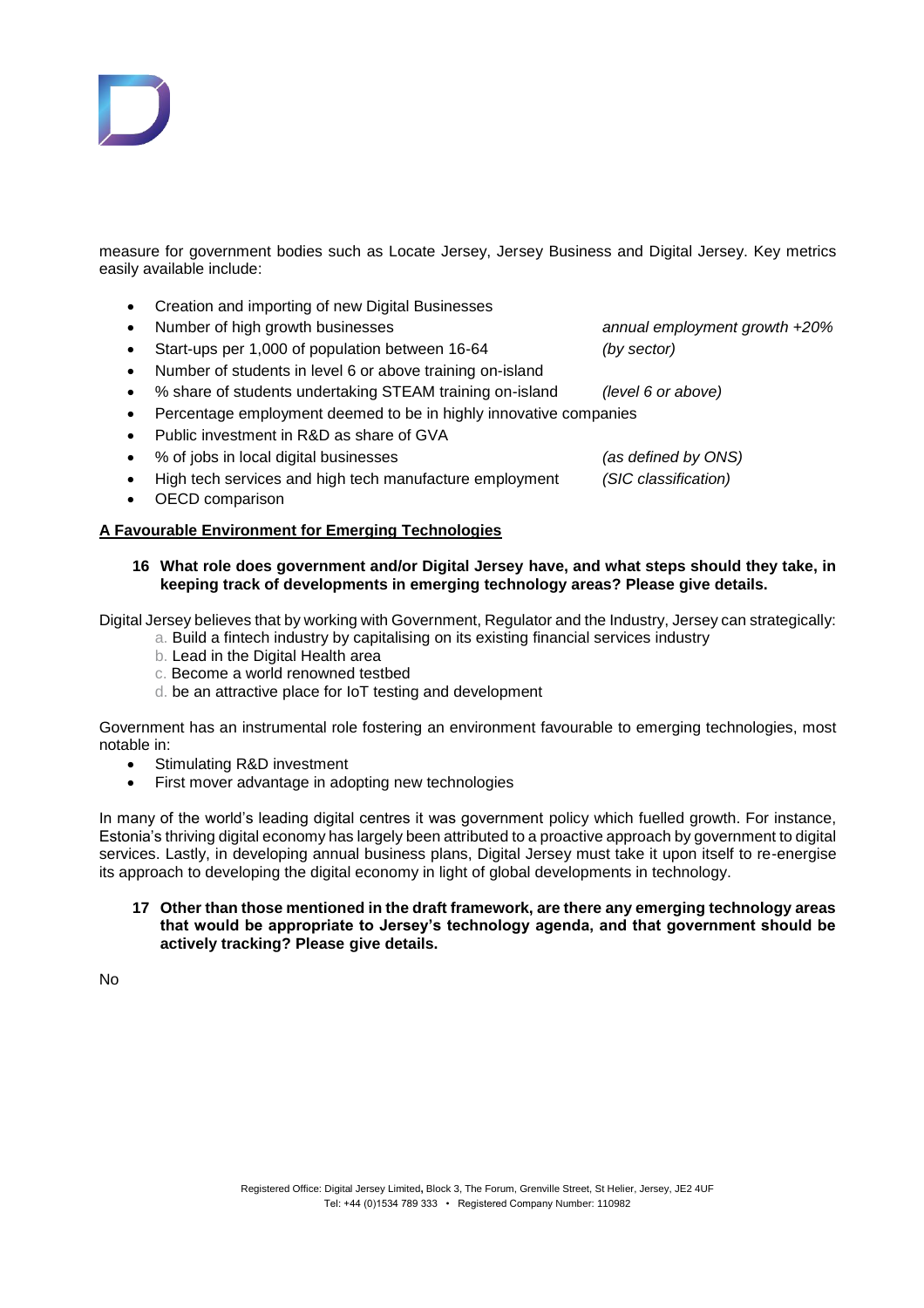

## **18 Do you have any further comments that you would like to make on this strategic goal? Please give details.**

*Action: Government should review the R&D incentive environment in Jersey, to ensure it is effectively encouraging digital businesses to invest in their own development.*

In fostering an environment conducive to emerging technologies government must work to overcome core hygiene factors. This includes an open data platform which hosts both public and private data, enabling users to measure behavioural responses to say weather conditions and or government policy change.

Other hygiene factors in need of consideration include Research and Development (R&D) incentives. R&D is the fundamental driver of innovation and in developed, knowledge-based economies like Jersey's, innovation powers long-run economic growth. For example, a study published by the National Endowment for Science, Technology and the Arts (NESTA) found that two-thirds of UK private-sector productivity growth between 2000 and 2007 was the result of innovation<sup>1</sup>.

Presently Government financed support for local R&D is narrow, with only the Innovation Fund allocating financial support to relatively risk adverse activities. The Innovation Review found;

*'The Fund invested just under £1 million in 2014, representing approximately 0.02 per cent of GDP. Assuming that less than half of this was invested in R&D, government-funded BERD is at most 0.01 per cent of GDP, in contrast to between 0.02 per cent and 0.12 per cent in the comparator jurisdictions.'*

# **M2: Government Financed BERD (Business Enterprise Research and Development) as % of GDP.**

| <b>Estonia</b>     | 0.12 |
|--------------------|------|
| <b>Iceland</b>     | 0.10 |
| <b>Israel</b>      | 0.10 |
| UK                 | 0.09 |
| <b>Ireland</b>     | 0.07 |
| Luxembourg         | 0.04 |
| <b>Switzerland</b> | 0.02 |
| <b>Jersey</b>      | 0.01 |

## *(Innovation Review, Page 87)*

Generally, R&DI can either be encouraged by input or output incentives. "Input" incentives affect the cost side of R&DI expenditures, "output" incentives affect the income i.e. motivating companies to allocate turnover and profits to a single jurisdiction (patent box). R&DI incentive schemes are widely adopted in advanced economies, including innovation leaders like the United States and Japan. Within the EU, only two member states currently do not have a tax policy aimed directly at stimulating innovation.

Experience in other jurisdictions has shown 'input' incentives to be highly effective in stimulating R&D expenditure. For instance, public investment in R&D 'crowds-in' private investment, with £1 of public R&D funding giving rise to an increase in private investment of between £1.13 and £1.60<sup>2</sup>. Furthermore, direct

 $\overline{a}$ <sup>1</sup> NESTA, The Innovation Index: Measuring the UK's Investment in Innovation and Its Effects (London: NESTA, 2009), pg. 4, http://www.nesta.org.uk/library/documents/innovation-index.pdf

Registered Office: Digital Jersey Limited**,** Block 3, The Forum, Grenville Street, St Helier, Jersey, JE2 4UF <sup>2</sup> What is the relationship between public and private investment in science, research and innovation? Economic Insight, BIS, 2015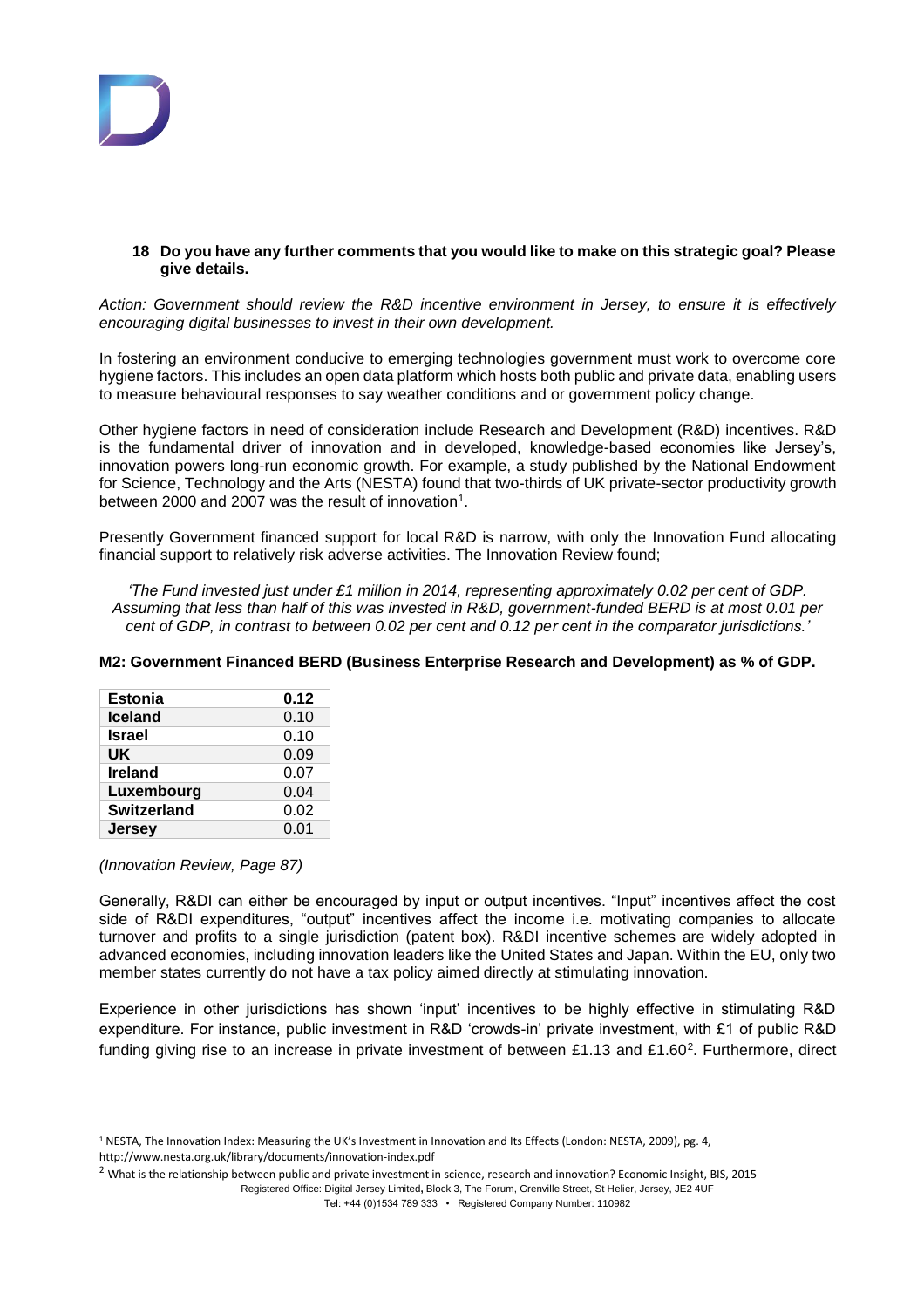

support provides positive returns to government in the form of productivity gains resulting both from product and process innovations<sup>3</sup>.

Due to R&D incentives in competing jurisdictions, Jersey is disadvantaged in attracting mobile R&D spending. Several companies have expressed a need for financial support in order to progress new product development. These sentiments are reinforced by the Innovation Review which found Jersey underperforms its peers in Government Financed BERD (Business Enterprise Research and Development) as % of GDP. Accordingly, **for Jersey to both draw much needed FDI and to foster an environment conducive to emerging technologies Government should review the R&D incentive environment locally, in light of schemes in similar jurisdictions.** Examples below:

- Ireland: A 25% credit is available for expenditure incurred on constructing or refurbishing buildings or structures used in the conduct of qualified R&D activities (provided at least 35% of the building is used for qualified R&D over a four-year period).
- Luxembourg: The common Luxembourg incentives framework grants aid of up to 25% of R&D investments. However, the level of aid can be higher. In addition to the R&D incentive program, businesses may be eligible for further incentives

Challenges to Overcome: Limited on-island academic capabilities and training in STEM subjects at or above level 6. **A Responsive Regulatory Environment**

## **19. What do you consider to be the right balance between aligning Jersey's regulation and legislation with international standards, and seeking to differentiate ourselves? Give details.**

*Action: Digital Jersey would like to challenge the JFSC to create a regulatory sandbox, which achieves similar objectives to the FCA's sandbox, however is proportional in size and scope for the jurisdiction.*

Protecting Jersey's reputation as a centre of regulatory and legal excellence, which is compliant with international standards that are widely adopted, is understandably a high priority for Government and the JFSC. At the same time, the jurisdiction should always look for opportunities to capitalise on differentiating itself where there are legitimate business benefits for local firms.

Digital Jersey would like to praise the work of the Government and the JFSC for actively monitoring fintech developments and the potential regulatory implications. Some examples of this work on fintech include, amongst others:

- [Regulation of virtual currencies](https://www.gov.je/Government/Consultations/Pages/RegulationVirtualCurrency.aspx)
- [Updating the JFSC's AML/CFT handbook to provide further guidance to firms looking to use digital](http://www.jerseyfsc.org/pdf/Section-4-Identification-and-verification-of-identity-20150324.pdf)  [systems to satisfy certain customer identification requirements](http://www.jerseyfsc.org/pdf/Section-4-Identification-and-verification-of-identity-20150324.pdf)
- [Issuing FAQs on crowdfunding](http://www.jerseyfsc.org/pdf/Crowdfunding_FAQs.pdf)

 $\overline{a}$ 

The JFSC has also signaled to the industry that it is more open towards innovative ideas and business models; this has been seen though references in the JFSC's 2016 business plan and on the 'Innovation and Fintech' support section of the JFSC website.

Looking to the future, Digital Jersey would like to challenge the JFSC to create a regulatory sandbox, which achieves similar objectives to the FCA's sandbox, however is proportional in size and scope for the jurisdiction. The FCA's regulatory sandbox aims to create a 'safe space' in which businesses can test

Registered Office: Digital Jersey Limited**,** Block 3, The Forum, Grenville Street, St Helier, Jersey, JE2 4UF

Tel: +44 (0)1534 789 333 • Registered Company Number: 110982

<sup>3</sup> Innovation matters: Reviving the growth engine, McKinsey & Company, 2013 p26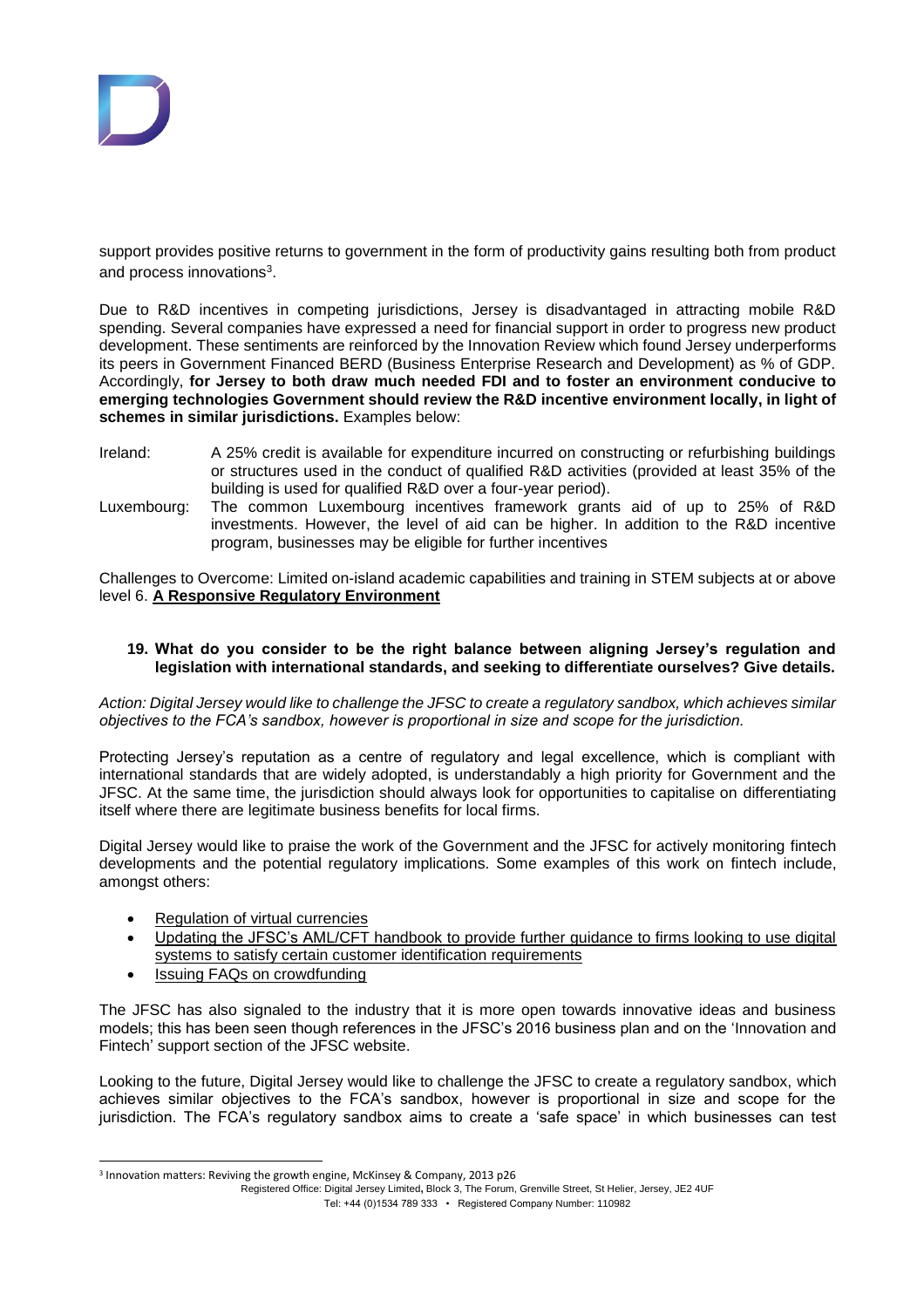

innovative products, services, business models and delivery mechanisms in a live environment without immediately incurring all the normal regulatory consequences of engaging in the activity in question.

The sandbox may be useful for unauthorised firms that need to become authorised before being able to test their innovation in a live environment. The sandbox may also be useful for authorised firms looking for clarity around applicable rules before testing an idea that does not easily fit into the existing regulatory framework. The FCA's sandbox can help authorised firms in the following ways:

- Individual guidance: setting out how the FCA will interpret relevant rules in the context of the test.
- Waivers or modifications to FCA rules: if a test might breach FCA rules they may be able to waive or modify it where it is unduly burdensome or not achieving its purpose.
- No enforcement action letters: this letter would give firms some comfort that as long as they dealt with the FCA openly, kept to the agreed testing parameters and treated customers fairly, they accept that unexpected issues may arise and they would not expect to take disciplinary action.

More information is available [here.](https://www.the-fca.org.uk/firms/project-innovate-innovation-hub/regulatory-sandbox)

## **20. What is your experience of Jersey's IP regime? Is there more that government could do to make it friendly to digital innovation? Give details.**

*Action: Digital Jersey should work with Government to* have a simple infographic created that sets *out the current system for IP in Jersey.*

When an innovator develops some IP in the Jersey, or potentially transfers some to the jurisdiction, the innovator will wish to ensure that there is an appropriate IP framework that gives suitable legal protection.

Greater innovation will lead to the potential for IP to be developed in the jurisdiction and possibly registered here. Jersey needs to understand what its proposition in this area is and how it fits in with the current taxation model, particularly with regards to how royalties etc. flow to Jersey in the absence of double tax treaties with many significant markets. These matters are complex and require a separate workstream to ensure they are fully understood so that Digital Jersey and other agencies understand what is possible and that potential new entrants are informed accordingly.

As a first step, a simple infographic setting out the current system would be helpful.

## **21. Do you have any further comments that you would like to make on this strategic goal? Give details.**

none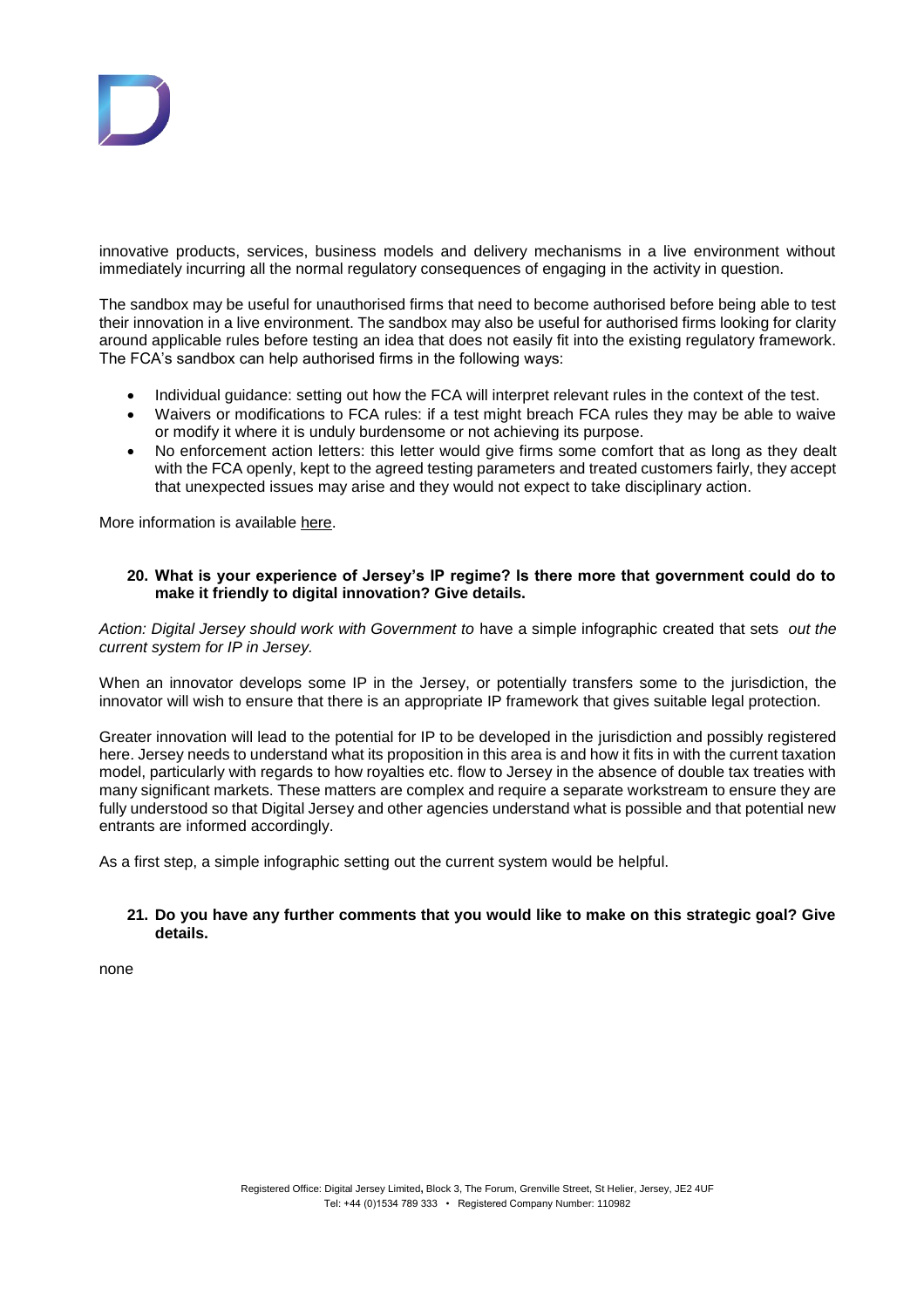# **A Robust Cyber Security Framework**

## **22 What do you think the most appropriate role for government is in helping to ensure an appropriate level of cyber security in Jersey? Please give details.**

*Action: Digital Jersey requests that in the development of its cyber security strategy, Government takes into account the points raised in the JFSC's letter to CEOs and considers this approach to cover higher risk businesses in Jersey, regardless of their sector.*

A robust cyber security platform for the island is a key environmental layer and these matters need to be addressed considerably more rapidly than currently timetabled. In addition, sufficient funding needs to be allocated by the States of Jersey to ensure that this matter is addressed. It is also noted that the number of islanders with appropriate cyber security credentials is currently limited and it is likely that a combination of rapid re-skilling and/or immigration will need to be encouraged to ensure that resourcing is available to deliver the action points.

Digital Jersey agrees with the approach taken by the JFSC in February 2016, in its [letter](http://www.jerseyfsc.org/pdf/JFSCCyberLetterFeb2016.pdf) to all Chief Executives of registered financial services businesses in Jersey. In the letter the JFSC has identified a number of resources that are likely to assist with identifying and managing these risks.

*"The financial services sector is an attractive target for cyber-attacks and therefore I expect that your business will already be aware of the potential effect such an attack would have on you and your clients…Given the potential impact on businesses, the public and the reputation of Jersey, we are keen to ensure that registered persons have appropriate cyber-security measures in place…We expect that registered persons will take appropriate steps to properly manage their cyber-security arrangements."*

As a minimum, the Commission would expect the registered person to:

- Understand and document the risk of a cyber-attack on their business and take appropriate documented measures to mitigate this risk.
- Have in place appropriate contingency arrangements that they can deploy in the event of a cyberattack and their effectiveness should be tested at appropriate intervals.
- Boards of Directors (or equivalent) should take overall responsibility for ensuring that their firm adequately addresses cyber-security risks.
- The letter also reminds remind firms of their existing cyber-security obligations under Principle 3 of the Codes of Practice. In most cases this states that "a registered person must organise and control its affairs effectively for the proper performance of its business activities and be able to demonstrate the existence of adequate risk management systems".

It is important for Government to set the overarching cyber security strategy for the jurisdiction. This strategy should set out its own detailed action plan for managing and mitigating cyber security risks to the island. Digital Jersey requests that in the development of its cyber security strategy, Government takes into account the points raised in the JFSC's letter and considers this approach to cover higher risk businesses in Jersey, regardless of their sector.